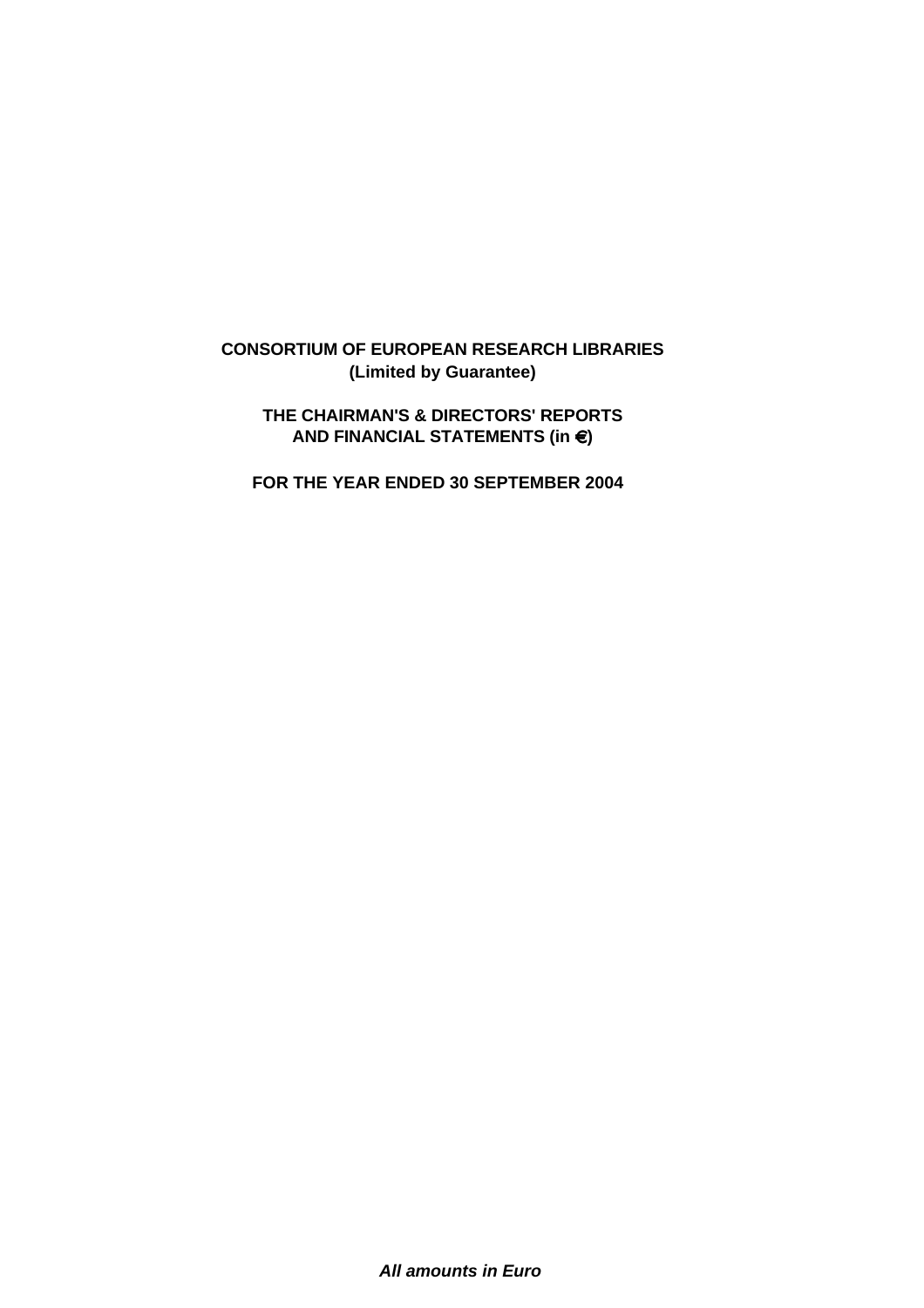## **CONTENTS**

#### **FOR THE YEAR ENDED 30 SEPTEMBER 2004**

#### **Page**

| 1       | Company Information            |
|---------|--------------------------------|
| $2 - 7$ | Chairman's Report              |
| 8       | Directors' Report              |
| 9       | <b>Accountants Report</b>      |
| 10      | Income and Expenditure Account |
| 11      | <b>Balance Sheet</b>           |
| 12 - 13 | Notes to the Accounts          |

*The following pages do not form part of the statutory accounts:*

14 Management Income and Expenditure Account

*All amounts in Euro*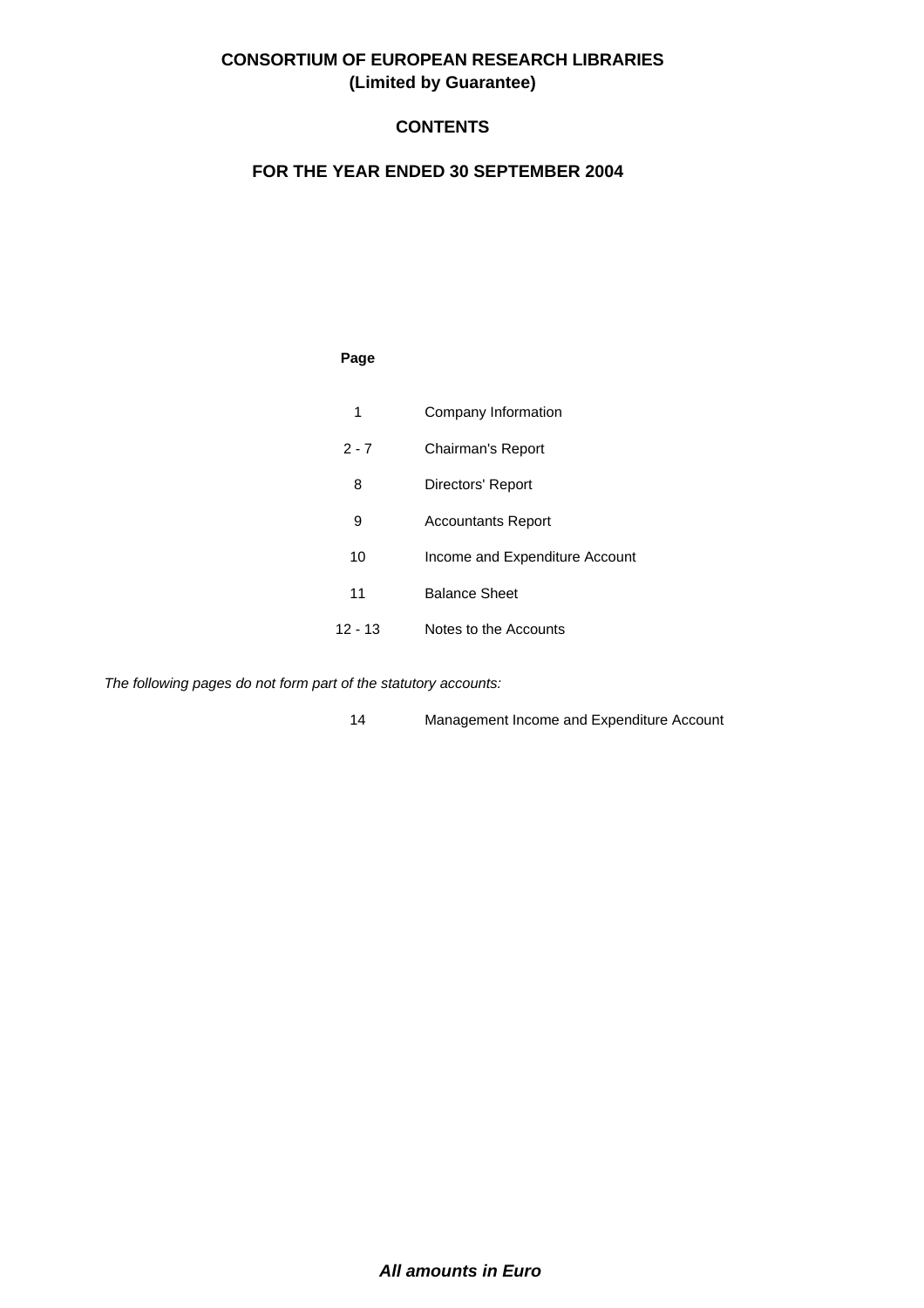## **COMPANY INFORMATION**

## **FOR THE YEAR ENDED 30 SEPTEMBER 2004**

Registered in England on 24 June 1994

|                                |                                                                                |                | Date of              | Date of     |
|--------------------------------|--------------------------------------------------------------------------------|----------------|----------------------|-------------|
| Directors:                     |                                                                                | Nationality    | Appointment          | Resignation |
|                                | Dr A Matheson                                                                  | <b>British</b> | 10-Nov-00            |             |
|                                | (Chairman)                                                                     |                |                      |             |
|                                | Dr V Zaitsev                                                                   | Russian        | 09-Nov-02            |             |
|                                | Dr E Mittler                                                                   | German         | 10-Nov-00            |             |
|                                | Mr F Dupuigrenet-Desroussille French                                           |                | 10-Nov-00 (3rd term) |             |
|                                | Dr K Ekholm                                                                    | Finnish        | 09-Nov-02 (3rd term) |             |
|                                | Drs J J M Bos                                                                  | Dutch          | 14-Nov-03 (2nd term) |             |
|                                | Dr F M Campos                                                                  | Portuguese     | 14-Nov-03            |             |
|                                | Dr O Avallone                                                                  | Italian        | 14-Nov-03            |             |
|                                | Mme R Herbouze                                                                 | French         | 14-Nov-03            |             |
|                                | Mr T Lidman                                                                    | Swedish        | 09-Nov-02            | 14-Nov-03   |
|                                | Dr L Borghetti                                                                 | Italian        | 06-Nov-01            | 14-Nov-03   |
|                                | Mme AI Chevallier                                                              | French         | 08-Nov-01            | 14-Nov-03   |
|                                | Mr G P Jefcoate                                                                | <b>British</b> | 09-Nov-02            | 14-Nov-03   |
| Secretary:                     | Dr D Shaw                                                                      | <b>British</b> | 08-Jul-02            |             |
| <b>Company Number:</b>         | 2942632                                                                        |                |                      |             |
| <b>Registered office:</b>      | <b>Finsbury Business Centre</b><br>40 Bowling Green Lane<br>London<br>EC1R ONE |                |                      |             |
| <b>Registered Accountants:</b> | Fisher Ng Ltd<br>2 Kings Road<br>London Colney<br>Herts<br>AL2 1EN             |                |                      |             |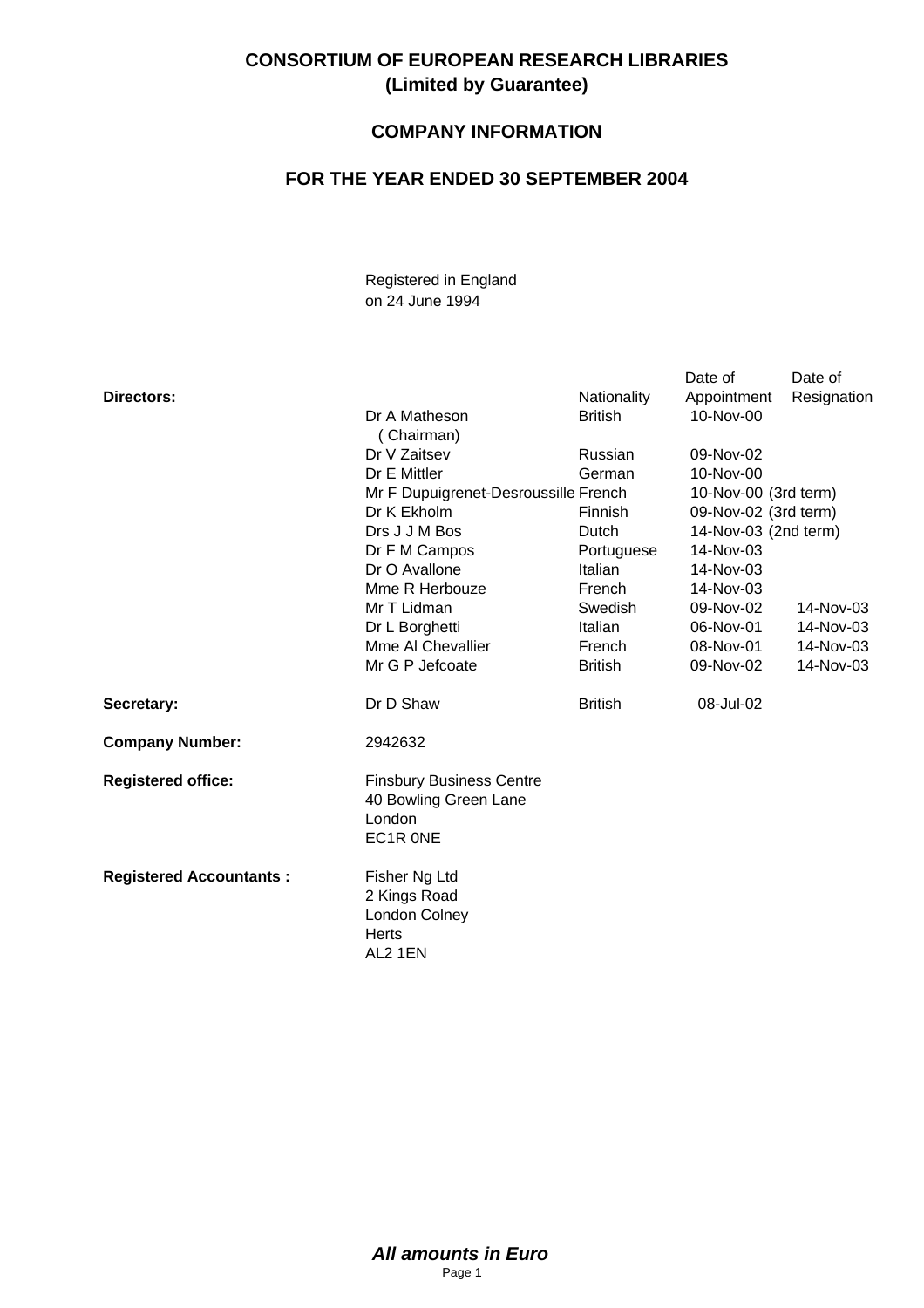(Limited by Guarantee)

### **CHAIRMAN'S REPORT**

## **FOR THE YEAR ENDED 30 SEPTEMBER 2004**

#### **1. SUMMARY**

The core niche of the Consortium's activity is the assembling and building up of knowledge of the distributed cultural and scholarly printed heritage of Europe. Its central aim, through harnessing modern technology and developing high-quality tools, is to provide users with convenient access to a single rich historical resource for the early printed heritage of Europe, and by extension to its written heritage, to assist scholarship, interdisciplinary research, intercultural study and cultural awareness. At the heart of the Consortium's vision is the Hand Press Book Database (HPB). A high priority is attached to increasing the extent and quality of its contents. It is proposed to extend its scope to include early European printing in the European 'diaspora' in coming years. In recent years, significant priority has given to increasing the functionality of the Database, and to enhancing services to users. This includes the building up of the CERL Thesaurus, the second large database that CERL is compiling. These on-going activities are stable features in the Consortium's working pattern. Another major area of potential development over recent years is the creation of a federated search facility for online manuscript holdings of relevance to users of the Hand Press Book Database (HPB). An important area of development in recent years has been defining the exact role that the Consortium should seek to fulfil, and establishing the scope and the boundaries of its current and future activities. The results are set out in the Consortium's current Development Plan 2002-2007, which is available for consultation on the website at www.cerl.org. In conjunction, the Consortium has sought to define its particular place in the current 'European landscape', and to establish co-operative links with other European organisations where common aims and common purpose exist. Positive progress towards meeting the Consortium's goals has been made during the year under review: the details are set out in the report below.

## **2. DEVELOPMENT**

#### **2.1. HPB FILE LOADS**

At the time of the Full Members' meeting in 2003, twenty files were combined in the HPB database with a total of c. 1.3 million records. Shortly thereafter the records of Yale University Library, and file updates for the University of Oxford and London University Library were added.

In the current year one new file – records from the National Library of Wales – and three file updates were dispatched to the Research Libraries Group (RLG). RLG's loading of the National Library of Hungary file in XML format was delayed**:** CERL had not sent a file in XML format to RLG before, and the XML to the HPB's MARC21 format required extensive research.

|                                           |                     | <b>Number of records</b> | <b>Cumulative total</b> | <b>ESTC</b> |  |  |  |
|-------------------------------------------|---------------------|--------------------------|-------------------------|-------------|--|--|--|
| 2004                                      |                     |                          |                         |             |  |  |  |
| 22                                        | <b>NL Hungary</b>   | c. 13,000                | Delayed (see above)     |             |  |  |  |
| 23                                        | <b>NL Wales</b>     | 8,125                    |                         |             |  |  |  |
|                                           | <b>Updates: NLR</b> | 10,610                   |                         |             |  |  |  |
|                                           | <b>UL Warsaw</b>    | 1,072                    |                         |             |  |  |  |
|                                           | <b>NL Croatia</b>   | 5,864                    |                         |             |  |  |  |
|                                           | Total               | c. 38,700                | c. 1,660,252            | 468,450     |  |  |  |
| Total HPB and ESTC combined: c. 2,128,702 |                     |                          |                         |             |  |  |  |

As planned, RLG has been undertaking its server migration this year, and this process has inevitably impacted on normal services, resulting in the inclusion of a lower number of CERL files than usual during the year. Once all outstanding 2004 files have been added to the Hand Press Book database, it will total over 1.6 million records. More information on all of these files may be found at http://www.cerl.org/HPB/hpb.htm, by selecting 'Content of the HPB database', and the relevant library. *2.1.1. National Library of Hungary, c. 13,000 records, updates expected*

The official name of the file is the 'Antiqua catalogue of the National Széchényi Library'. It contains 16th-century books in the collections of the National Széchényi Library, printed outside Hungary and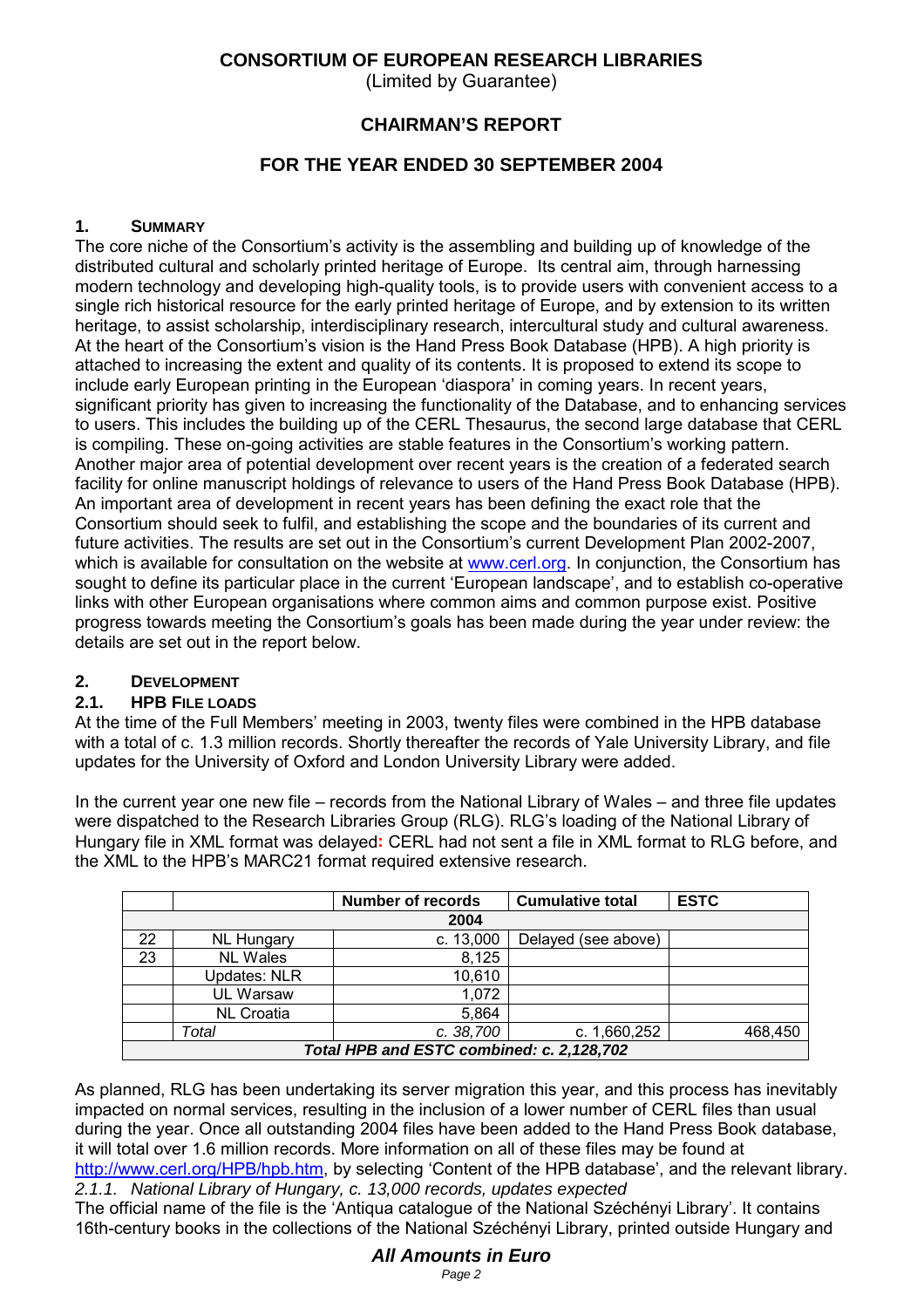(Limited by Guarantee)

## **CHAIRMAN'S REPORT**

### **FOR THE YEAR ENDED 30 SEPTEMBER 2004**

in languages other than Hungarian. Only one category of personal Hungarica is included, those of works by Hungarian authors. The Latin title of the 3-volume printed catalogue was: *Catalogus librorum sedecimo saeculo impressorum, qui in Bibliotheca Nationali Hungariae Széchényiana asservantur. Editiones non Hungarice et extra Hungariam impressae.* Composuerunt Elisabetha Soltész, Catharina Velenczei, Agnes W. Salgó. Tom. I-III. Budapestini 1990 -- ISBN 963 200 278 4. The content of the file is: 13,000 records from 17,000 copies. The printed volume was prepared in digitized MS Word 5.5 format. In 2001 it was converted to format FolioViews 4.2 (Nextpage Co.), and from this (on the basis of Folio Flat File (FFF)) the present XML file was produced.

From September 2003, for testing purposes, the following libraries have joined this project:

- University of Debrecen, University and National Library
- The University Library of Eötvös Loránd University, Budapest
- University of Szeged, University Library
- The Ráday Library of the Danubian District of the Hungarian Reformed Church

All, except the last, are CERL Group members, and it is hoped that their records will also be contributed to the HPB.

#### **2.3. CERL THESAURUS**

The CERL Thesaurus has been designed as an independent database; it contains variant forms of place names, imprint names, personal names, bibliographic sources and has a provision for storing corporate names. Its records are held in a format that is based on UNIMARC authorities, and is freely accessible through the CERL website: http://www.cerl.org/Thesaurus/thesaurus.htm. The CERL Thesaurus has been developed and is hosted by the Data Conversion Group in Göttingen.

The CERL Thesaurus is composed mainly of authority files provided by CERL members (detailed statistics may be found in APPENDIX II – CERL THESAURUS STATISTICS). This year the CERL Thesaurus was expanded by a large set of records, notably personal names from the *Personennamendatei (PND)*, the German national authority file. The first extraction was made available free of charge, and weekly update files are purchased from Die Deutsche Bibliothek. Records extracted from the VD16 (BSB München) offered valuable data on imprint names and personal names, and DCG added bibliographic details for reference works used in the ESTC (cited in the CERL Thesaurus records).

#### *2.3.1. Editing*

The aim of the CERL Thesaurus is to ensure that for each individual person (or single corporate body) there is only one record, which means that duplicate records have to be merged. For records that are known duplicates, DCG has developed a process of algorithmic merging. In cases where records are potential duplicates, an editor has to authorise the merging of these records. DCG has further expanded the WinADH software functionality to provide this matching and merging facility.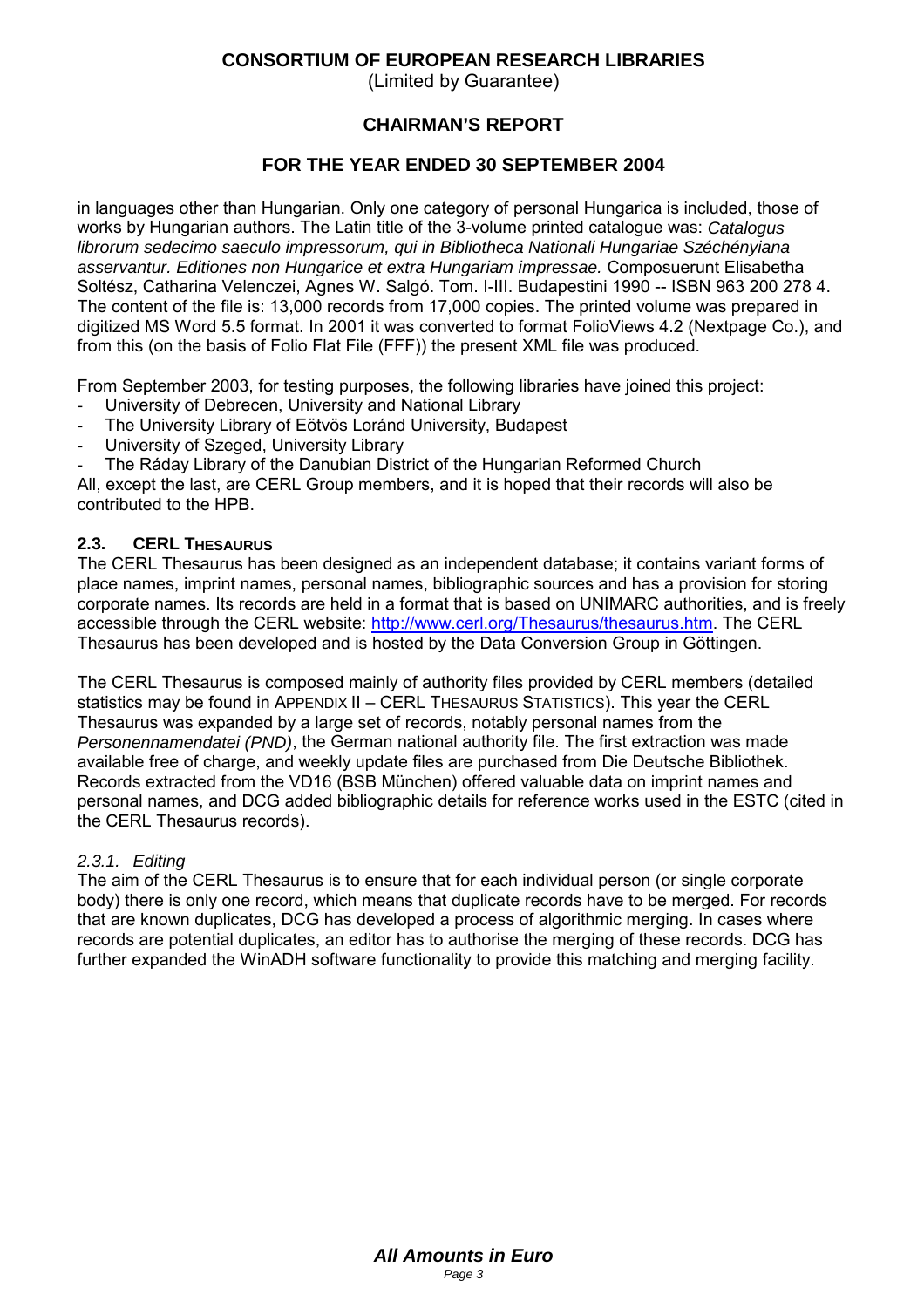(Limited by Guarantee)

### **CHAIRMAN'S REPORT**

## **FOR THE YEAR ENDED 30 SEPTEMBER 2004**

|                                                                                                                                                                                                                                                                                                  |                                                                                                                                                                                                    | WinADH deduplication facility                                                                                                                                                                                                                                                                                                                                                                                                                                                                                                                                                                                                                                                                                                                                                                                                   |
|--------------------------------------------------------------------------------------------------------------------------------------------------------------------------------------------------------------------------------------------------------------------------------------------------|----------------------------------------------------------------------------------------------------------------------------------------------------------------------------------------------------|---------------------------------------------------------------------------------------------------------------------------------------------------------------------------------------------------------------------------------------------------------------------------------------------------------------------------------------------------------------------------------------------------------------------------------------------------------------------------------------------------------------------------------------------------------------------------------------------------------------------------------------------------------------------------------------------------------------------------------------------------------------------------------------------------------------------------------|
| <b>CONVINGERED</b><br>Edit Yery Export Connect Options Stop Help<br>#200 #18aBourbon\$bCharles\$ede\$cNL\$5NeHKB<br>Targo_1585\$bSTCN\$a832500569<br>#801 01\$aNL\$bNeNKHB\$c19940103\$6069397767<br>(Ubereinstimmung in Nammsform).<br>#956 4#\$65TCN\$zSample Bibliographic Becord\$4832500569 | B 2 2 2 2 A 2 2 R Q ◆ A 1 2 R ↓ N ○ ? D<br>#291 #1\$aDeclaration des causes qui ont meu monseigneur le  / By Torquato<br>#831 #1\$acap00016127\$b1\$zESTC\$8ger\$nDateasatz möglicherweise dublet: | x(0 x)<br><b><i><u>Cipadrate</u></i></b><br>즈<br>#0BL 00000xg 22000003 45 %<br>#001 ##czp00016127<br>#100 ##\$a19931125mmky0103 ba<br>#200 #1\$all-out-on\$b Charles InCardinal de\$cGB\$5ESTC(AACR2)<br>#290 #1\$aNEG=Bourbon, Charles, cardinal de, b. 1520.12.22, d. 159-<br>#291 #1\$a5103546: An adsertirement from a French gentleman, touchis<br>intention and meaning which those of the house of Cuise haus in their<br>late leaying of forces and armes in the realme of France: written as an<br>answere to a certaine declaration published in the name of the Cardinal<br>of Burdon, 1585<br>#340 01\$8eng\$a1520-1590\$ma1520a1590\$pESTC\$qrb053740<br>#400 01\$aBurbon\$bCharler\$rCardinal de<br>#80101\$aGB\$bESTC\$mb053740<br>#998 ##\$a20021106\$b12:00:00\$cause<br>4999 A4\$a20040209\$b12:00:00\$catage |
| Erik.<br>Bev.<br>Save.                                                                                                                                                                                                                                                                           | Stady<br><b>CD</b><br>$\blacksquare$<br>Pirt<br>Corw                                                                                                                                               |                                                                                                                                                                                                                                                                                                                                                                                                                                                                                                                                                                                                                                                                                                                                                                                                                                 |
| cr@0806380t                                                                                                                                                                                                                                                                                      | Record:941<br>Set: 3(7)                                                                                                                                                                            | ×1<br>This item is a duplicate:<br>204<br>Один<br>Neut                                                                                                                                                                                                                                                                                                                                                                                                                                                                                                                                                                                                                                                                                                                                                                          |
|                                                                                                                                                                                                                                                                                                  | Left window: A record identified as possibly                                                                                                                                                       | Right window: The duplicate candidate                                                                                                                                                                                                                                                                                                                                                                                                                                                                                                                                                                                                                                                                                                                                                                                           |

*describing the same person.*

*offered for merger with the first record.*

This year Frau Klier (BSB, München) has used the software with great success and has been able to able to edit over 9,000 records. In total 17,612 records have been merged. A further 119,792 references indicate a possible total of 60,140 duplicate records.

#### **2.4. MANUSCRIPTS WORKING PARTY**

At the Annual General Meeting held in November 2003 the members decided to accept the recommendations of the report of October 2003 compiled by Dr L. Hellinga as consultant, entitled 'Search Facility: Report on the five proposals submitted by service providers'. The report recommended to the Executive Committee and to the Consortium's members, upon considering the arguments put forward by experts and commentators, to authorize CERL management to investigate further the proposals offered by Crossnet and MuseGlobal with a view of agreeing a contract with one of them.

The purpose of the pilots was to investigate the feasibility of providing access for researchers and other users to a large number of databases of manuscript material available through the Internet, in combination with the HPB database. The meeting expected that the CERL Thesaurus would be an important element in facilitating access to a variety of systems. The two pilots, by Crossnet and MuseGlobal, were to be developed and tested by November 2004, in order that the results would be available for consideration by the AGM.

#### *2.4.1. Pilots*

Crossnet accepted and agreed a contract for the pilot. At the end of March 2004, MuseGlobal informed CERL that they would not undertake the pilot, but recommended SIRSI, based near London, with whom they worked closely. A contract with SIRSI was agreed in May 2004, on the basis of a first meeting.

In addition to the HPB database, the following three manuscript files were included in the pilot:

#### *2.4.1.1. Digitial Scriptorium*

The file is based at Columbia University Library, New York. It contains records of Medieval and Renaissance manuscripts in American libraries, combined with digital images, and is in Access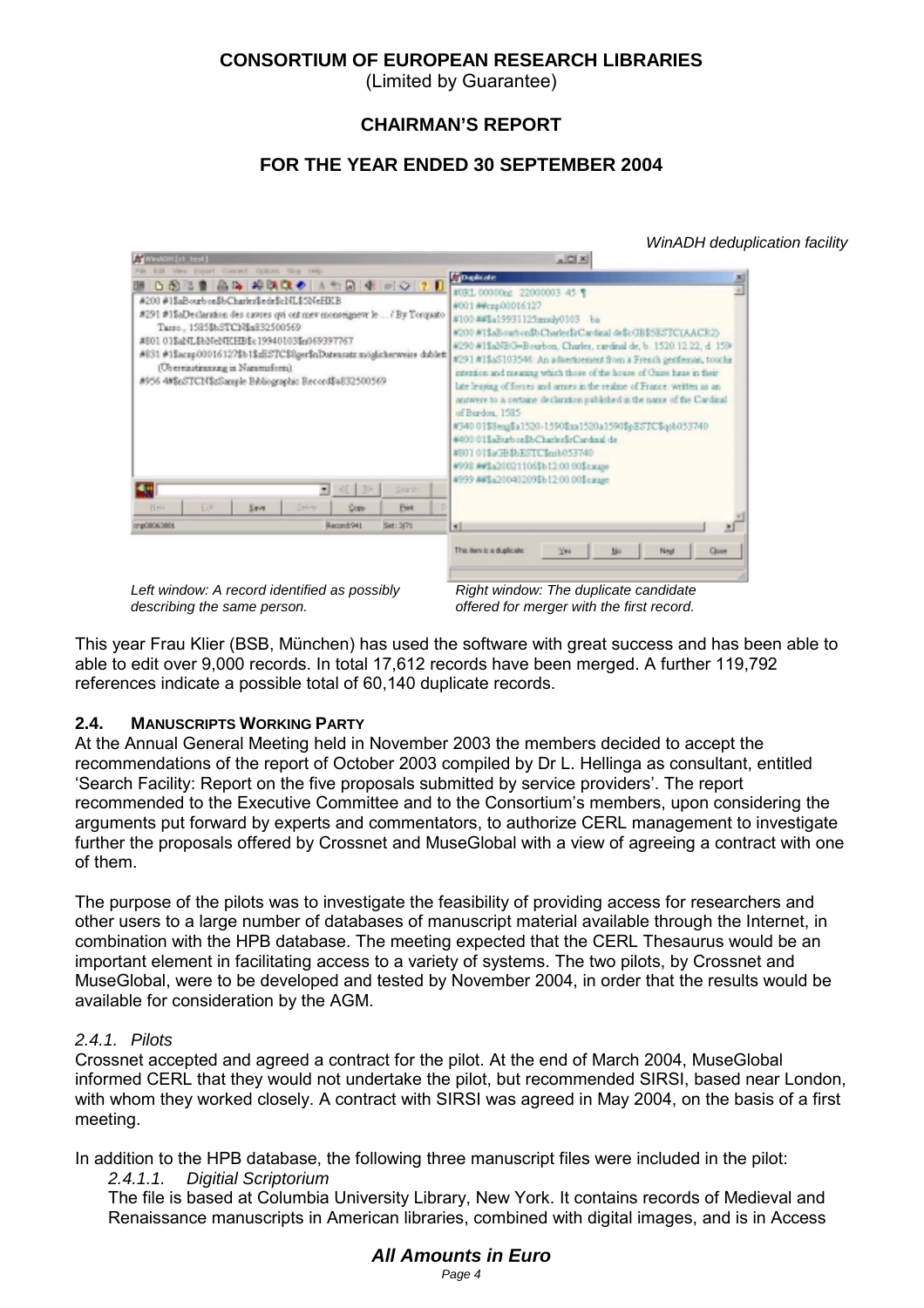(Limited by Guarantee)

### **CHAIRMAN'S REPORT**

#### **FOR THE YEAR ENDED 30 SEPTEMBER 2004**

format. Records from the H. E. Huntington Library, San Marino, Cal., were also made available through Crossnet's pilot. There is no remote access for this file (although the DS project group has plans to set up Z39.50 access), and for the duration of the pilot the Digital Scriptorium records are held on the server of the pilot developers. It is expected that a number of manuscript databases that may be included in the CERL cross searching facility will be unable to offer remote access immediately, and it was therefore decided to test the option of having a file hosted.

#### *2.4.1.2. Koninklijke Bibliotheek, National Library of the Netherlands, The Hague*

The bibliographical descriptions as held in the KB OPAC were made available for the project. These records were accessed through the SRU protocol. This file includes a great deal of secondary material, as well as records of Netherlands imprints held in the STCN database. It is expected that a large number of manuscript databases that may be included in the CERL cross searching facility will be unable to offer remote access through Z39.50, and it was therefore decided to test the companies' ability to deal with this alternative form of remote access.

When the pilot was at an advanced stage, the Royal Library indicated that the manuscript descriptions were not, in fact, available via the KB OPAC; and so they provided a discrete file, which was hosted from late September (similar to the Digital Scriptorium data) and made accessible by both companies.

#### *2.4.1.3. National Library of the Czech Republic, Prague*

The file contains a mixture of descriptions of manuscripts, early printed books and maps, totalling 29,559 records, from 27 Czech, Polish and Slovak libraries (including archives and museums). This is a MASTER file, with XML mark-up. In the course of the pilots, the National Library made Z39.50 access for this file available. A number of library catalogues of manuscripts make use of the MASTER format. It was therefore decided to test the companies' ability to deal with this format. The companies accessed the file through Z39.50.

#### *2.4.2. Testing*

Included in the planning for this experimental year was a period of intensive testing of the two pilots, by three groups of testers:

a. The Working Group for the Manuscripts Project

b. The Consortium's Advisory Task Group

c. A broadly based range of some external 32 testers who may be viewed as future users of a cross-file searching facility.

2.4.2.1. The Working Group consisted of Dr Lotte Hellinga (Chair), Dr Fernando Campos (National Library of Portugal), Professor Consuelo Dutschke (Columbia University, New York), Mrs Mura Ghosh (Senate House Library, University of London), Dr Dirk Imhof (Museum Plantin-Moretus, Antwerp), Dr Anne Korteweg (Koninklijke Bibliotheek, National Library of the Netherlands, The Hague), Professor Cristina Misiti, University of Viterbo, Professor Andrew Prescott (University of Sheffield), Dr Fabienne Queyroux (Institut de France, Paris), Dr Zdenék Uhlíř (National Library, Prague), Dr Jutta Weber, SPKB, Berlin.

2.4.2.2. CERL consulted a group of 32 experts known for their experience in manuscript studies, manuscript librarianship, or in studies based on manuscripts combined with printed books. They were based in Belgium (2), France (3), Germany (2), Italy (3), the Netherlands (1), Russia (1), Spain (1), Sweden (2), UK (11), USA (6). Of these, only four did not respond to the invitation, while eight initially responded and expressed interest, but apologised later for not pursuing the matter. The testers were sent a questionnaire consisting of 17 questions, including general questions about the reception of this initiative, and specific questions regarding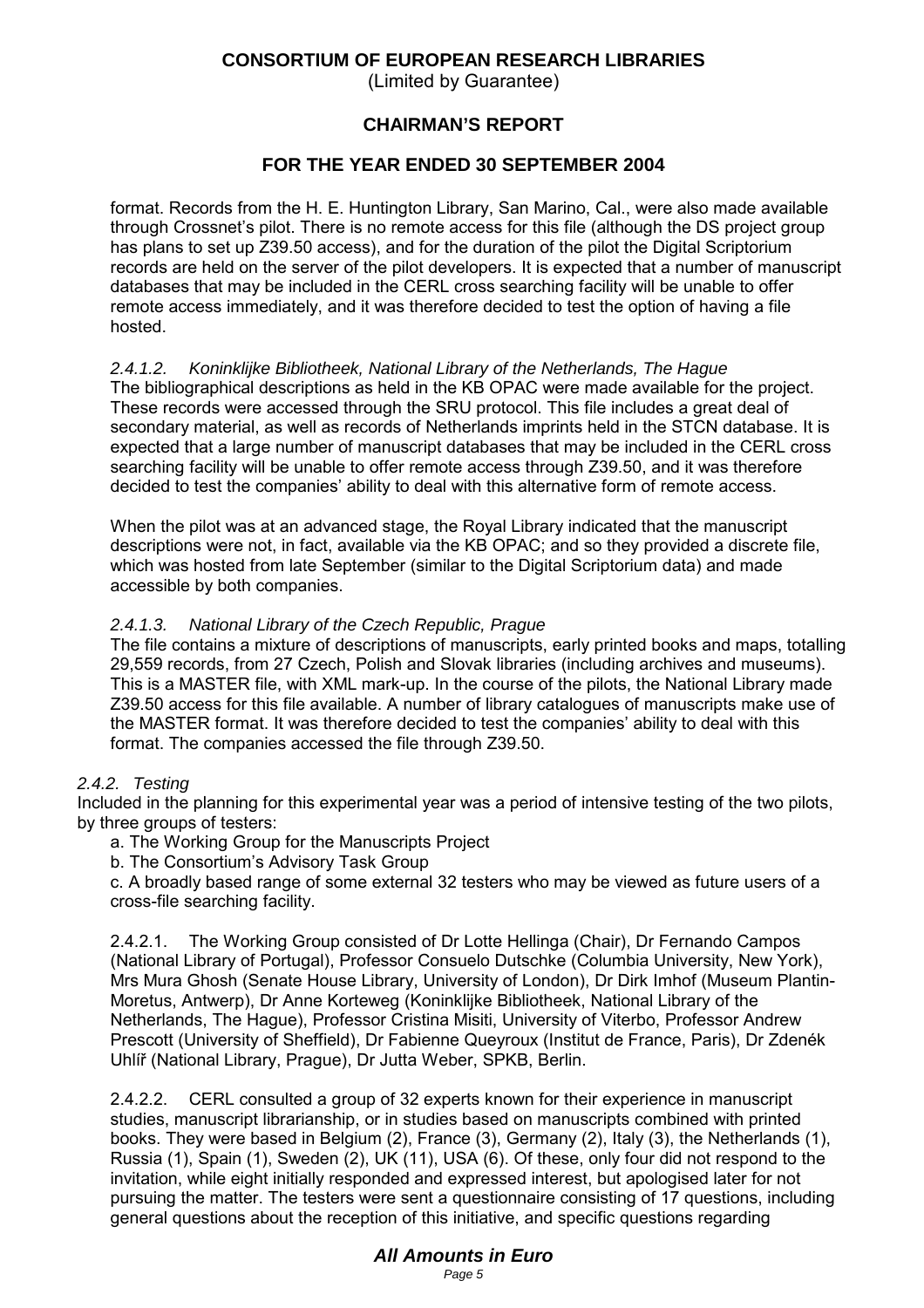(Limited by Guarantee)

## **CHAIRMAN'S REPORT**

## **FOR THE YEAR ENDED 30 SEPTEMBER 2004**

functionality, and whether there was a preference for either of the two pilots. CERL received 20 responses.

#### *2.4.3. The European Library*

CERL aims to ensure that its cross searching facility technology is compatible with the service being developed by The European Library. The European Library is a co-operative project of eight European national libraries along with ICCU, the Italian central cataloguing institution, established under the aegis of the Conference of European National Librarians (CENL). Its aim is to create a new pan-European library service, which will provide resource discovery facilities aimed at researchers and informed citizens. It will offer integrated access to the collections of the national libraries of Europe alongside information about the libraries themselves. The service relies on a flexible system architecture based on the SRU protocol and participants' implementation of agreed metadata profiles (based on common standards). In the operational service to be launched in March 2005, the emphasis is on modern materials. As a test, KB The Hague OPAC material and the Hand Press Book database were made searchable, by Ir. Theo van Veen (KB, The Hague), through an interface developed by The European Library.

A full report, including the comments and suggestions made by the testers, was drawn up by Dr L. Hellinga and Drs M. Lefferts and presented to the CERL Annual General meeting in November 2004.

#### **2.5. SERVICES WORKING GROUP**

In the light of the interest in service development during discussion of CERL's Development Plan at the Annual General Meeting in The Hague in November 2002, it was decided to set up a Services Working Group with the aim of identifying services that the Consortium of European Research Libraries (CERL) should develop and offer over the next five years of its development. The Working Group was chaired by Dr Claudia Fabian, Bayerische Staatsbibliothek, München. The Working Group's report, which set out a range of developments and a list of common services of interest to members, was accepted at the Annual General Meeting in St Petersburg in November 2003.

A questionnaire was subsequently drawn up to determine the views of CERL members about their priorities for services which could be offered to members through the CERL website and possibly in the medium term through a CERL web portal. The questionnaire was sent out to 40 Full Members in the first instance in August 2004. The Working Group will present a preliminary report to the Annual General Meeting in November 2004, indicating areas of development for which there is particularly strong support. A full report will be circulated once all the member results are available.

#### **2.6. COLLABORATION WITH THE EUROPEAN REGISTER OF MICROFILM MASTERS (EROMM)**

The preservation of European printed heritage has been one of CERL's aims since its inception. Preserving access to the European cultural and scholarly heritage is expressly referred to in the *CERL Development Plan 2004-2007* (p. 4): 'In an increasingly global world and at a time of greater European integration, it is of the utmost importance to unify, preserve and promote access to the disseminated cultural and scholarly heritage of Europe'*.*

CERL has not initiated any activity of its own in the field of preservation, but for many years it has continued its contacts and exchanges with another European initiative: the European Register of Microform Masters (EROMM). EROMM maintains an international database of microform and digital preservation surrogates produced in Europe and North America (for more information, please consult http://www.eromm.org/).

Some years ago CERL had investigated the possibility of opening up access to EROMM for its own membership. This question has been taken up again this year, and the Steering Committee of EROMM at its annual meeting in May 2004 discussed the options for closer co-operation. This matter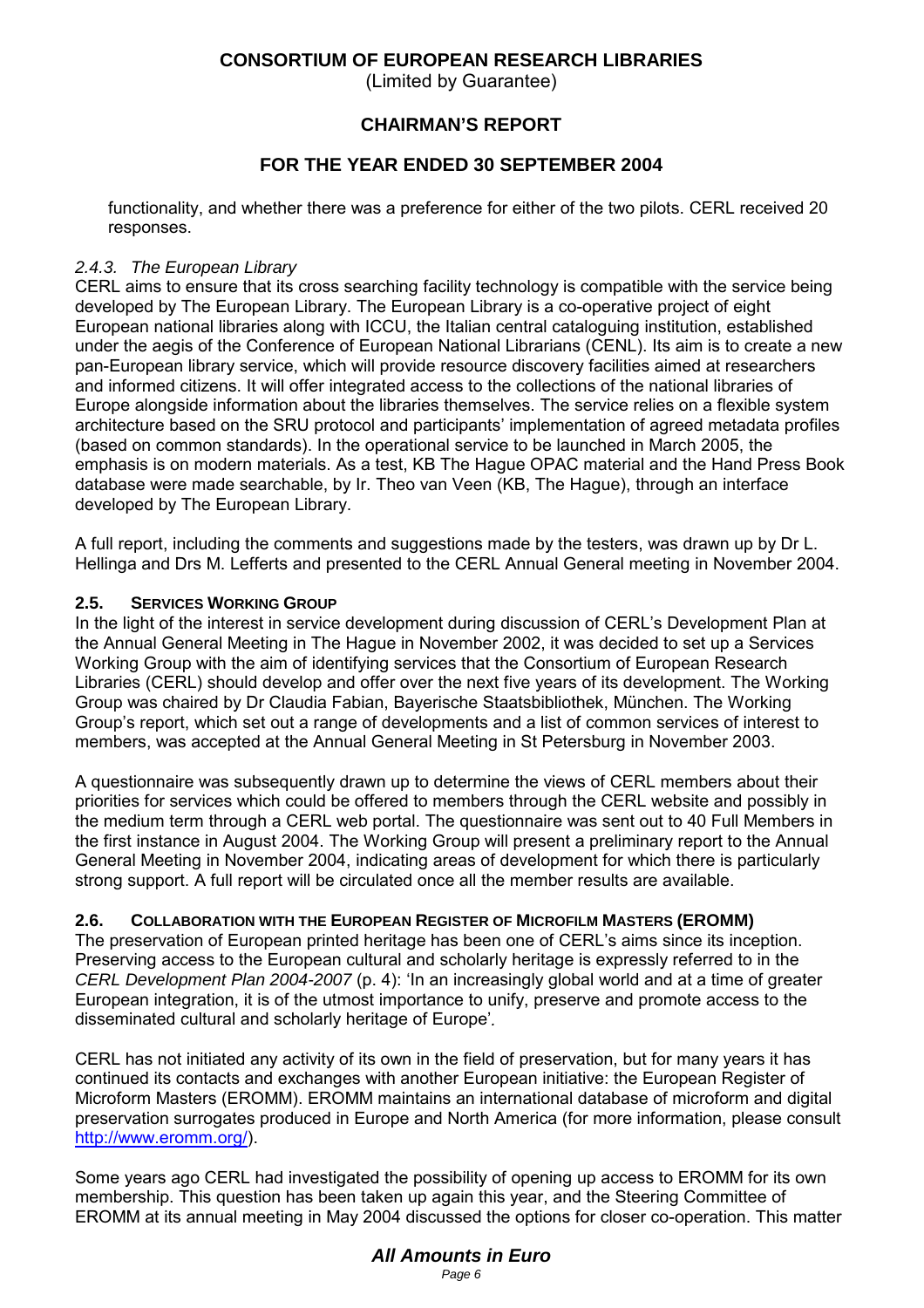(Limited by Guarantee)

## **CHAIRMAN'S REPORT**

## **FOR THE YEAR ENDED 30 SEPTEMBER 2004**

was also discussed by the CERL Executive Committee at its meeting in June 2004, when it was agreed that a recommendation should be made to the CERL membership that this matter should be further explored by both organisations.

## **2.7. DIGITIAL RESOURCES: PRINTERS' DEVICES**

In collaboration with the Bibliographical Society in the United Kingdom, CERL has embarked on the digitisation of Ronald B. McKerrow, *Printers' & Publishers' Devices in England & Scotland 1485-1640* (London, 1913), with the co-operation and assistance of the Royal Library in Copenhagen. The first results of this project are available at http://www.kb.dk/elib/bhs/mckerrow/. The site offers a fully digitised copy of McKerrow, including the descriptions of devices, images, as well as all indexes. Selecting a device number allows the user to open a page with a depiction or a description of the device. CERL aims to ensure that this information can also be retrieved through the CERL Thesaurus, and wishes to add further digitised resources for printers' devices.

## **3. MEMBERSHIP**

### **3.1. MEMBERSHIP WORKING GROUP**

In the light of the discussion on the paper 'Widening Access to CERL Membership and the Hand Press Book (HPB) Database' presented by the Chairman at the Annual General Meeting in St Petersburg in November 2003, members agreed to establish a Working Group to investigate the scope for widening access to the Consortium and its activities, taking particular account of the situation of libraries with important European collections in countries in parts of Europe, and also in the wider European 'diaspora', for example, Central and South America and North Africa. The Working Group was established at the beginning of 2004. The members of the group were Drs Jan Bos, Mr Ivan Boserup, Dr Fernanda Campos, Dr Kristian Jensen, Mrs Gunilla Jonsson (chair), Drs Marian Lefferts (secretary), Mme Eve Netchine, Dr David Shaw, Dr Mirna Willer. The remit for the Group's work was agreed between the Chairman of CERL and the Chairman of the Working Group.

#### *3.1.1. Remit*

- 1. To investigate possible forms of membership that will enable libraries with significant historical collections in countries affected by severe long-lasting economic pressures to benefit from and participate in the work of the Consortium.
- 2. To establish mechanisms that will achieve this objective but which will not result in any disadvantage to existing members.
- 3. To make recommendations for widening membership that are compatible with ensuring and protecting the continuing future stability of the Consortium's finances.
- 4. To recommend the specific terms of membership that should apply to any forms of membership that are proposed.
- 5. To specify the benefits and obligations that should attach to any recommended forms of membership.
- 6. To identify whether there are any sources of funding (at national, European or international level) that could be approached for membership support.
- 7. To prepare recommendations for discussion with the Executive Committee, and with Members at the Annual General Meeting in November 2004.

8. To consider any other relevant issues that may occur during the Working Group's discussions. In April 2004, the Directors indicated their support for two developments in membership:

i) that transnational group membership should be encouraged where appropriate

ii) that consortial membership for bodies running networks for copy cataloguing should be investigated, especially if linked to submission of files for the HPB.

The Working Group has met three times, twice in conjunction with the regular meetings of CERL's Executive Committee in March and June 2004 respectively, and once during IFLA in Buenos Aires in August 2004, where most of the group members were present. The Working Group has had regular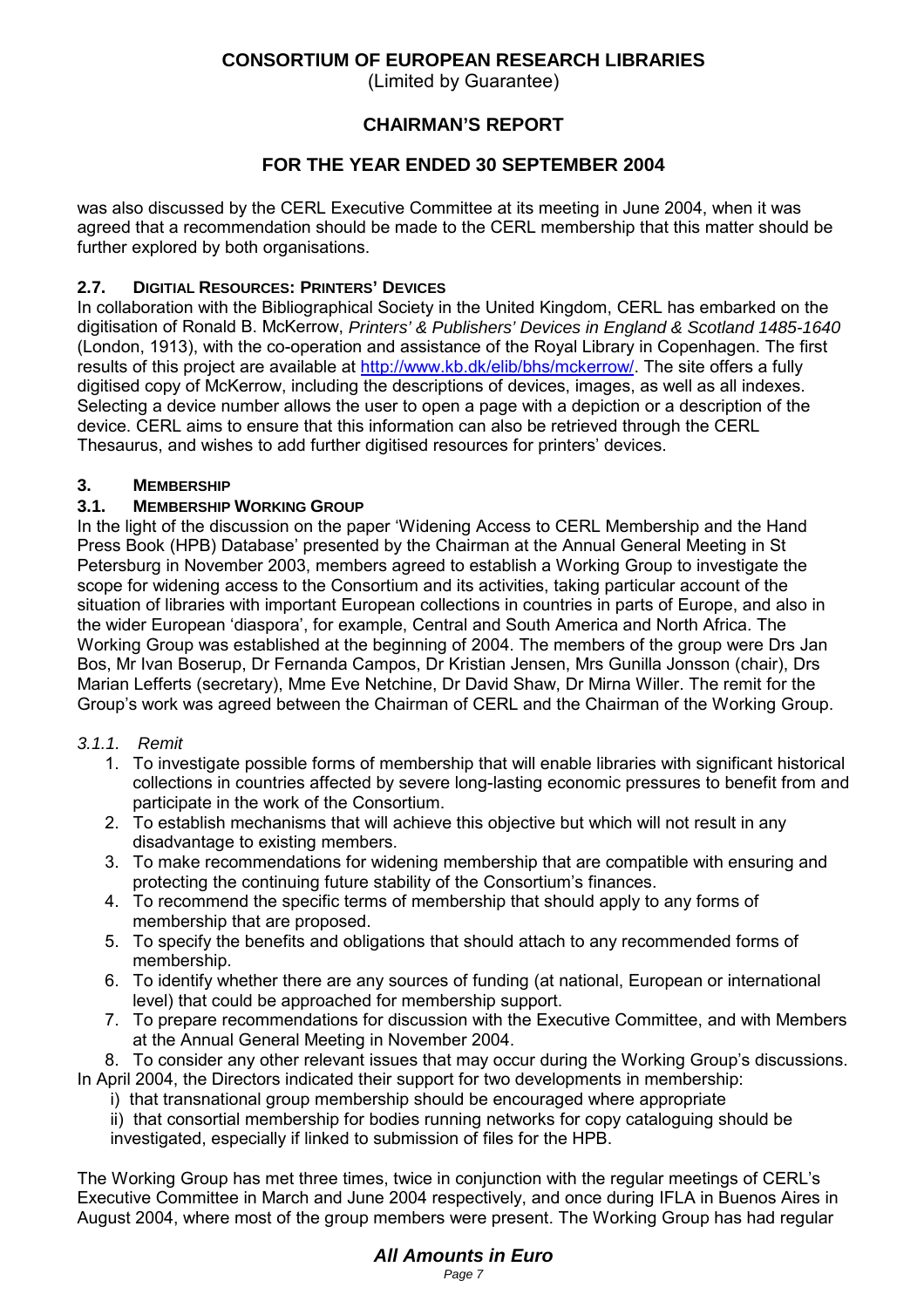(Limited by Guarantee)

### **CHAIRMAN'S REPORT**

## **FOR THE YEAR ENDED 30 SEPTEMBER 2004**

consultations with the Chairman of CERL. The Working Group reported to the Annual General Meeting in November 2004.

#### **3.2. FULL MEMBERS AND GROUP MEMBERS**

During the year 2003-2004 Åbo Akademi University Library (Finland) joined CERL as a Full Member. The total number of Full and Group members is now 39.

#### **3.3. SPECIAL MEMBERS**

The total number of Special Members remained stable at twelve.

#### **3.4. CLUSTER MEMBERS**

The Cluster scheme continued to be popular, and the Directors have approved the formation of a new Cluster around the Royal Library in Stockholm (Sweden). Other clusters were expanded, and the cluster mechanism now offers free access to the HPB and ESTC databases to a total of 90 libraries.

For a full list of CERL members, see http://www.cerl.org/CERL/cerl.htm.

#### **3.5. MEMBERS' USE OF THE DATABASES CERL OFFERS**

The number of searches executed on the files that CERL offers has again increased:

|                 | 97-98  | 98-99  | 99-00  | $00 - 01$ | $01 - 02$ | $02 - 03$ | $03 - 04$ |
|-----------------|--------|--------|--------|-----------|-----------|-----------|-----------|
| <b>HPB</b>      | 3,141  | 8,019  | 20,187 | 22,579    | 33,215    | 48,558    | 58,304    |
| <b>ESTC</b>     | 5,606  | 13,461 | 22,651 | 29,523    | 28,143    | 40,719    | 46,120    |
| <b>BIB</b>      | 2,697  | 5,100  | 18,619 | 10,775    | 27,237    | 23,635    | 17,045    |
| <b>Other</b>    | 597    | 307    | 475    | 152       | 222       | 340       | 210       |
|                 | 12,041 | 26,887 | 61,932 | 63,029    | 88,817    | 113,252   | 121,679   |
|                 |        |        |        |           |           |           |           |
| <b>Pass/Put</b> | 1,489  | 1,589  | 997    | 1,099     | 350       | 579       | 168       |

*3.5.1. By CERL Members*

This year 54 CERL Members (excluding cluster libraries) used the various databases CERL offers – this is slightly down from 56 CERL database users last year. The HPB was used by all 54 institutions; the ESTC by 41 institutions; RLG's Union Catalogue by 29 and the other files by 10 CERL members. The average number of HPB searches per member (excluding cluster libraries has continued to rise):

| l HPB     | No of<br>members | No of searches | Average |
|-----------|------------------|----------------|---------|
| 2000-2001 | 37               | 22.579         | 610.02  |
| 2001-2002 | 51               | 29,873         | 585.75  |
| 2002-2003 | 56               | 39.392         | 703.43  |
| 2003-2004 | 54               | 45,101         | 835.20  |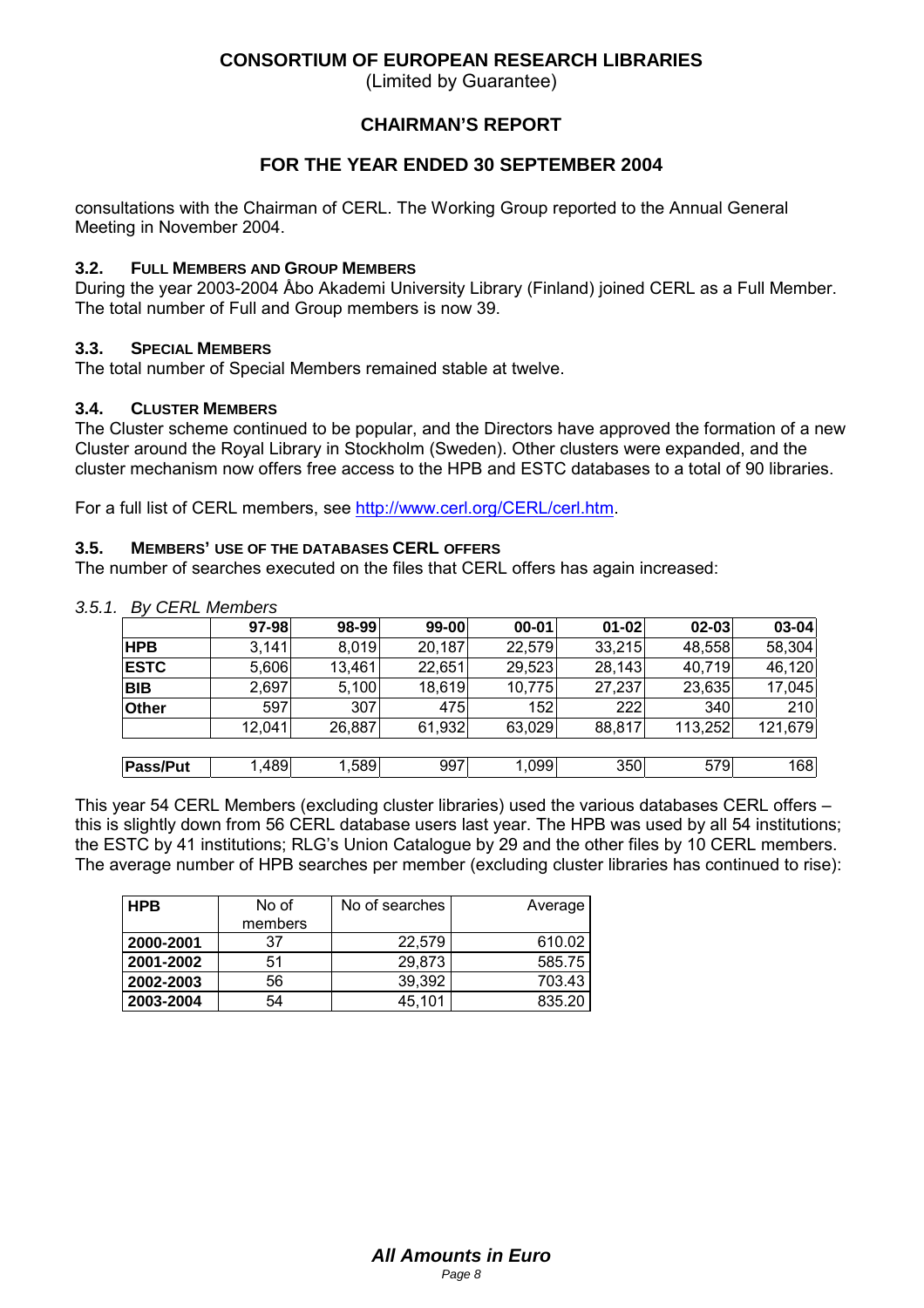(Limited by Guarantee)

## **CHAIRMAN'S REPORT**

## **FOR THE YEAR ENDED 30 SEPTEMBER 2004**

#### *3.5.2. By Cluster libraries*

The total number of searches on HPB executed by the cluster libraries increased compared to last year:

|       | No. of HPB searches              |           |           |  |
|-------|----------------------------------|-----------|-----------|--|
|       |                                  | 2003-2004 | 2002-2003 |  |
| 1.    | <b>ICCU Cluster</b>              | 6,076     | 3,298     |  |
| 2.    | <b>BNE Madrid Cluster</b>        | 3,583     | 1,972     |  |
| 3.    | <b>BN Portugal Cluster</b>       | 1,620     | 4,244     |  |
| 4.    | Soprintendenza Cluster           | 1,056     | 929       |  |
| 5.    | SUB Göttingen Cluster            | 260       | 182       |  |
| 6.    | <b>KB Stockholm</b>              | 208       |           |  |
| 7.    | <b>NLR St Petersburg Cluster</b> | 166       | 287       |  |
| 8.    | <b>CAB Padua Cluster</b>         | 91        | 16        |  |
| 9.    | <b>BSB München Cluster</b>       | 89        | 163       |  |
|       | 10. Regione Toscana Cluster      | 39        | 121       |  |
|       | 11. NLS Edinburgh Cluster        | 14        | 2         |  |
|       | 12. NUL Zagreb Cluster           | 1         | 62        |  |
| Total |                                  | 13.203    | 11,276    |  |

#### **4. ORGANISATION**

#### **4.1. GENERAL**

Dr Ann Matheson continued as the Consortium's Chairman in the first year of her second three-year term. Dr David Shaw (Secretary), Drs Marian Lefferts (Executive Manager) and Ms Kimberley Hart (Executive Officer) remained in post.

The Executive Committee meetings in 2003-2004 were chaired by Dr Matheson. The daily management of the Consortium - Chairman, Secretary, and Executive Manager – continued their regular three-way telephone meetings. These are proving very useful in the Consortium's distributed organisation, and have reduced the need for travel. The Consortium employs consultants and freelance staff as required. During the year under review, the Consortium used the services of the following:

- Mr Tony Curwen and the Data Conversion Group, Göttingen, from whom services were taken for file loading and database development issues.
- Crossnet systems hosted ZedMARC, which facilitates on-the-fly UNIMARC output of HPB records.
- Mr Justin Howes and Mr Terry Browning designed promotional material.
- Frau Ute Klier (München) edited the place names in the CERL Thesaurus.

## **4.2. CERL TENTH ANNIVERSARY**

The Consortium of European Research Libraries was officially inaugurated as a company in June 1994. CERL will mark its tenth anniversary with a special issue of the CERL Newsletter and dinner to be held on the occasion of the 2004 Annual General Meeting.

## **4.3. DEVELOPMENT PLAN**

The five-year Development Plan, which had been prepared in 2001-2002, was reviewed by the Executive Committee in June 2004. The Committee found no need to substantially revise CERL's stated aims. The Development Plan (2002-2007) is available on the CERL web site at http://www.cerl.org/CERL/DEVELOPMENT PLAN MARCH 2004.pdf, and progress will continue to be reviewed annually at the June meetings of the Executive Committee.

## **4.4. CURRENT RESEARCH LIBRARY DEVELOPMENTS**

Currently, there are significant developments taking place within the field of European research libraries, both in terms of new organisations being formed (such as The European Library and ONE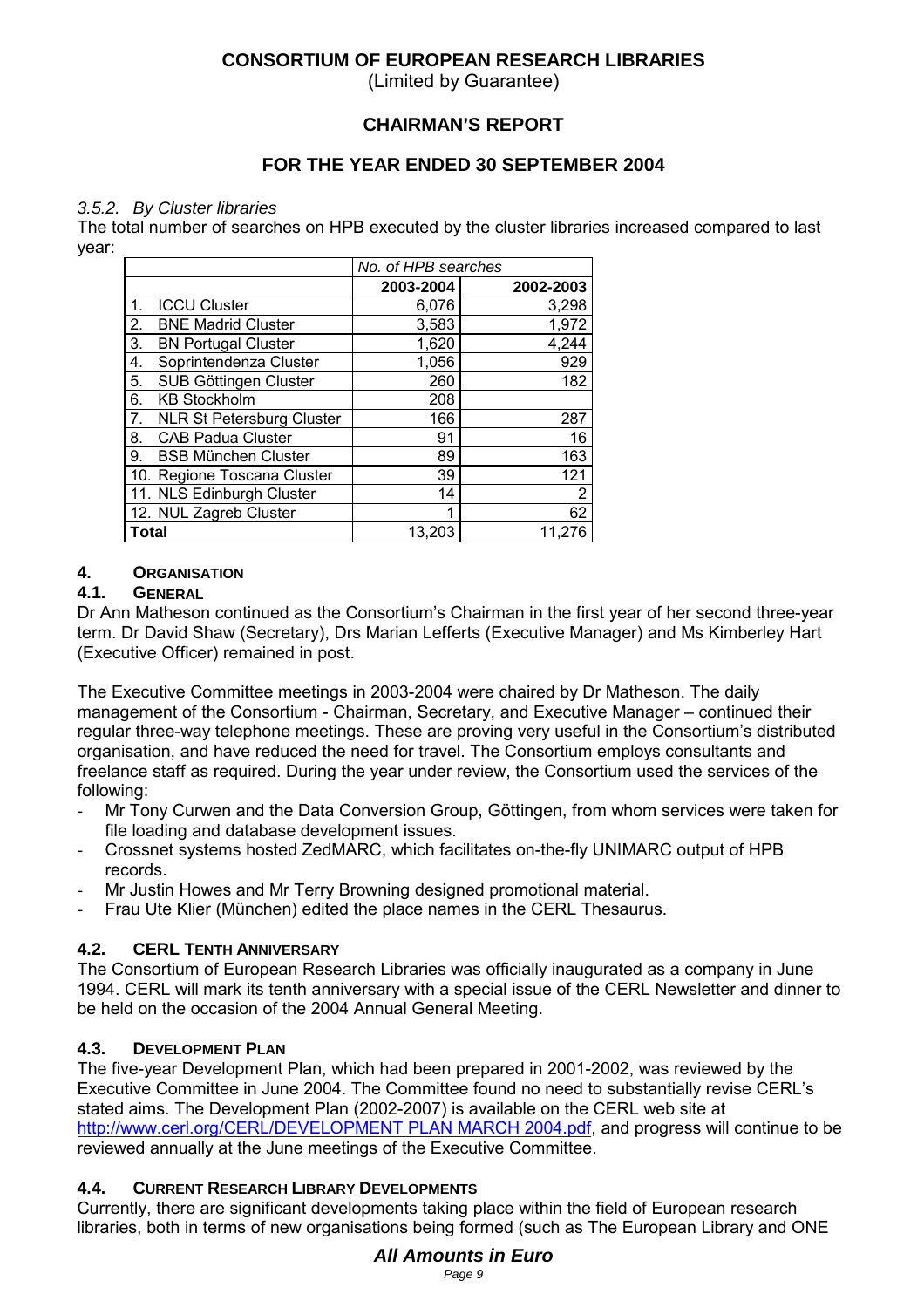(Limited by Guarantee)

## **CHAIRMAN'S REPORT**

## **FOR THE YEAR ENDED 30 SEPTEMBER 2004**

(Open Network in Europe) Association) and existing organisations considering their future place in a developing 'landscape' (such as Ligue des Bibliothèques Européennes de Recherche (LIBER)). The Chairman presented a paper on these matters at meetings of the Board of Directors and the Executive Committee. The consensus view at both meetings was that CERL already had a clearly defined niche in this landscape, but there was strong support in favour of closer communications and a strengthening of networks with other European organisations. It was also considered that The European Library, recently established, was probably likely to be an important long-term strategic partner. It was felt that CERL should be open to collaborating in specific areas with other organisations where there was a common purpose.

#### **4.5. HPB DATABASE LIAISON**

#### *4.5.1. Research Libraries Group, Inc. (RLG)*

During 2003-2004 Mrs Pamela Wilkes was RLG's liaison person with CERL, and she attended the CERL meetings in Lisbon and München. Mr Joe Altimus worked on the XML records of the National Library of Hungary, a task which was later taken over by Ms Dana Jemison. Ms Kathy Farrell worked on the NL Wales file load.

#### *4.5.2. Contacts with Data Conversion Group, Göttingen (DCG)*

There was a change of personnel at DCG during the year. Ms Julia Haase moved to the microform and non-books department in the SUB Göttingen and her post was filled by Dr Alexander Jahnke. He was trained as a librarian with an emphasis on computing as well as management of special libraries. This year, DCG analysed the Polish microform records, the files from the Royal Library in Denmark, the National Library of Lithuania, Regione Toscana (LAIT records), Helsinki University Library/National Library of Finland (Fennica records up to 1700), BN Lisbon, and the records of UL Salamanca. Additionally, much DCG effort went into the further development of the CERL Thesaurus file, as shown above.

#### **4.6. POST-2006 CONTRACT PREPARATIONS**

CERL's Hand Press Book database is currently hosted by the Research Libraries Group (RLG). The present contact with RLG has been extended to its limit of 31 August 2006. The options open to CERL were:

i) to negotiate a new contract with RLG

ii) to take the opportunity to test the market

At the 2003 Annual General Meeting, members decided by a majority vote that CERL should take the opportunity to test the market.

Since the value of the core service provision is lower than the current threshold for EU tenders, CERL took advice and was informed that in the circumstances a full EU Tender was not a requirement. An explanatory note has been placed on file.

In the past year, a Specification Group was set up to draw up a technical specification for the new HPB hosting service, as well as Assessment Criteria against which submissions would be assessed. An Assessment Group will be established to evaluate submissions received and to make a recommendation on the core service provider from 1 September 2006.

Members of the Specification Group were Dr David Shaw (CERL / SG Chairman), Drs Marian Lefferts (CERL / SG Secretary), Dr Annick Bernard (formerly BnF, Paris), Dr Luisa Buson (CAB Padua), Dr Alex Jahnke (Data Conversion Group), Dr Werner Schwartz (SUB Göttingen), Dr Mirna Willer (NUK Zagreb), Mr Neil Wilson (BL, Boston Spa). The Specification Group held two meetings – on 7 May 2004, hosted by the SUB Göttingen, and on 10 September 2004, hosted by the Landesverein Rheinland, Köln. The meetings were supplemented by extensive e-mail communication.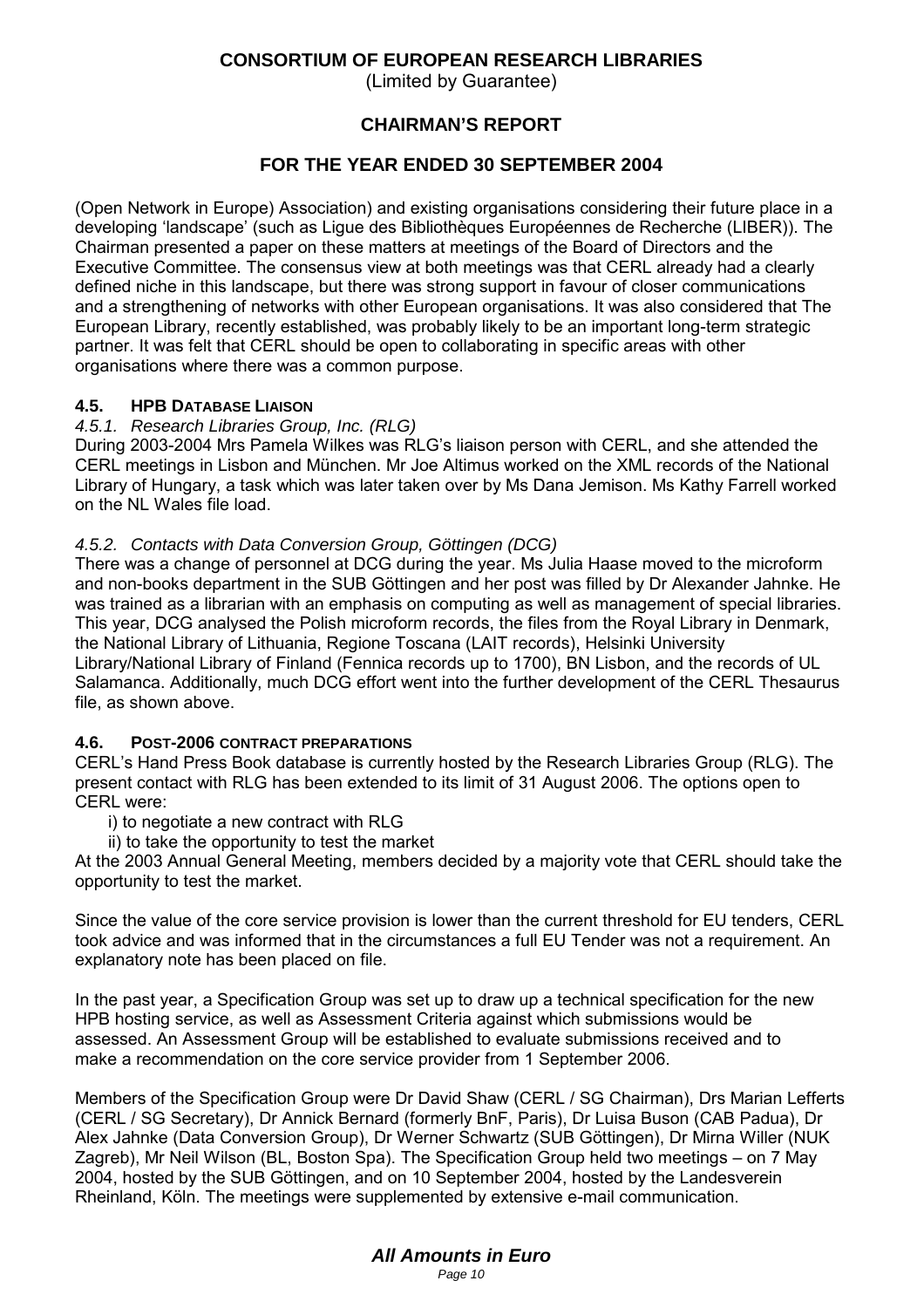(Limited by Guarantee)

## **CHAIRMAN'S REPORT**

## **FOR THE YEAR ENDED 30 SEPTEMBER 2004**

The Specification Group presented progress reports to the Directors' and Executive Committee meetings, and benefited greatly from the additional suggestions for the Specification document offered by CERL's Advisory Task Group.

#### **4.7. CERL PAPERS**

CERL's fourth collection of conference papers was published under the title *European Cultural Heritage in the Digital Age: Creation, Access and Preservation* (David Shaw, ed.). Papers presented on 13 November 2003 at the CERL Conference hosted by the National Library of Russia, St Petersburg (London, Consortium of European Research Libraries, 2004. ISBN 0-9541535-2-9).

#### *Contents:*

Opening Address by Vladimir Zaitsev

- Ludmilla Kisseleva: Book Annotations as Historical Sources and their use in Database Applications.

- Natalia Elagina: New Techniques and Problems in the Preservation of Manuscript Collections.

- Vladimir Mazhuga: A neglected Carolingian edition of the *Historia Francorum* of Gregory of Tours: the consequences of insufficient paleographical description.

- Jan Bos: Cultural Heritage Projects from the **Netherlands** 

- Luisa Buson: Digital Tools from Improving Access to Printed Cultural Heritage: the Italian Situation.

- Kai Ekholm: Digitising the heritage: strategies for success.

All CERL members will receive one copy of this volume. Further copies can be ordered from the Secretariat, price £15.00 (£10.00 for CERL members), plus post and packing.

#### **5. MEETINGS**

A regular programme of meetings oversees the Consortium's activities. Details of these are provided below.

#### **5.1. ANNUAL GENERAL MEETING**

The Annual General Meeting of members took place on 14 November 2003 in St Petersburg, hosted by the National Library of Russia. The members endorsed the progress reports and further plans presented at this meeting. The Chairman, Dr Ann Matheson, was re-elected for a second three-year term. At 2003 AGM there were a number of vacancies on the Board of Directors, because of Directors either retiring or leaving their Library posts. Drs Jan Bos (KB The Hague), Dr Fernanda Campos (BN Lisbon), Mme Renée Herbouze (BnF, Paris) and Dr Osvaldo Avallone (BNC, Rome) were all elected for a three-year term. No nominations were received for the fifth vacancy, and with the agreement of the Annual General Meeting Professor Dr Elmar Mittler agreed to continue as a CERL Director for a further term.

Dr Tomas Lidman stepped down as the CERL Treasurer because of moving to a post in a non-CERL institution. Normally, the Board of Directors nominates one of its members as Treasurer, but since there would not be a meeting of the Directors until April 2004, with the agreement of Directors, the 2003 Annual General Meeting appointed Drs Jan Bos as Treasurer. Directors who were not able to be present at the AGM subsequently endorsed the AGM decision.

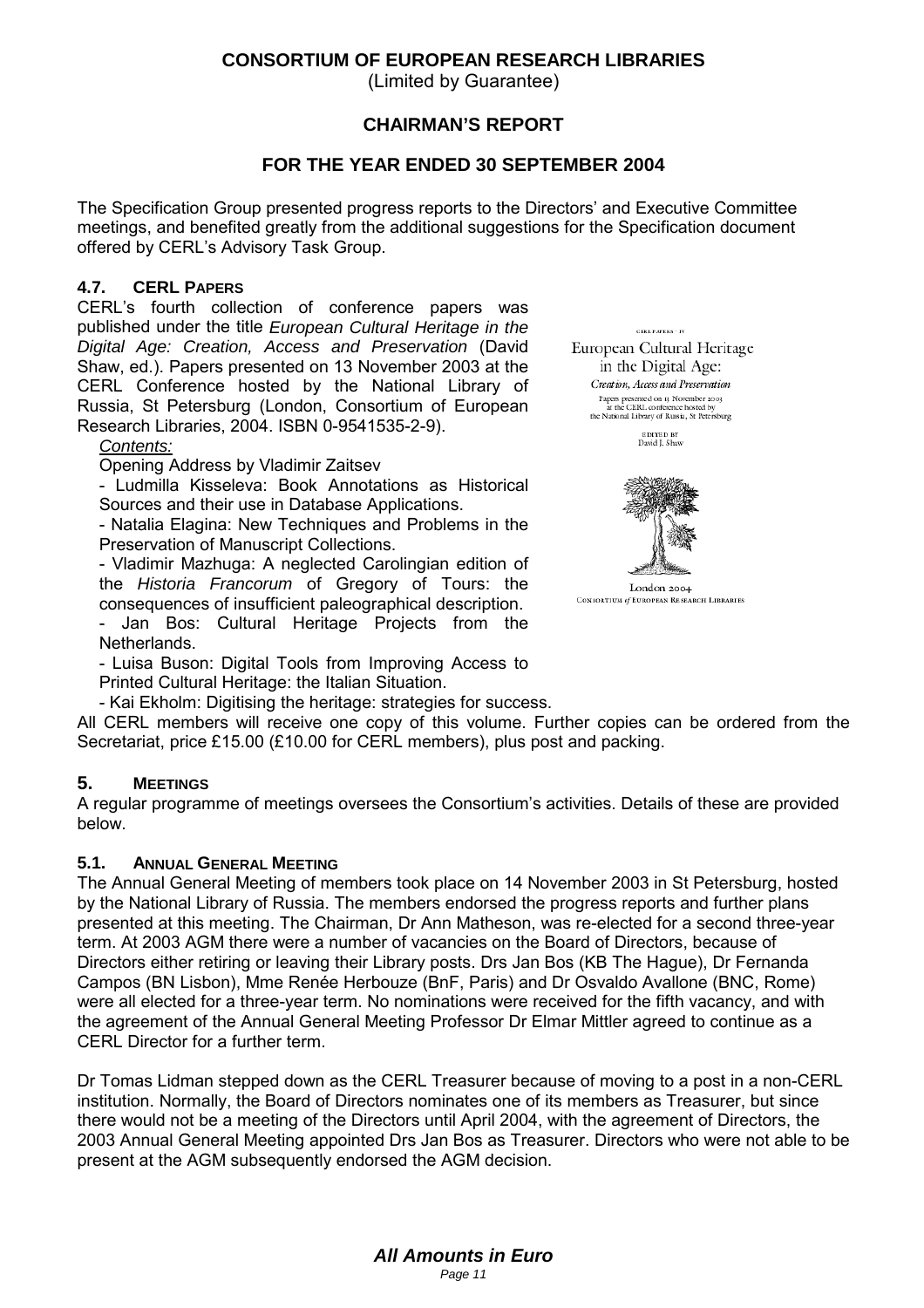(Limited by Guarantee)

## **CHAIRMAN'S REPORT**

## **FOR THE YEAR ENDED 30 SEPTEMBER 2004**

There were three vacancies on the Executive Committee: Dr Gerd-Jan Bötte (SBB, Berlin), Mme Eve Netchine (BnF, Paris), and Dr Claudia Leoncini (ICCU, Rome) were elected by the Annual General Meeting to fill these vacancies.

The Annual General Meeting was preceded by a half-day seminar**:** this year its title was 'European cultural heritage in the digital age: creation, access and preservation'.

### **5.2. BOARD OF DIRECTORS**

The Board of Directors convened on 19 April 2004 for the Annual Meeting, at which the accounts for CERL's financial year ending 30 September 2003 were approved. After submission to Companies House, the accounts were circulated to all CERL members for information. The Directors also discussed progress and strategies for development.

### **5.3. EXECUTIVE COMMITTEE AND ADVISORY TASK GROUP**

The Executive Committee met three times during the year, on 12 November 2003 in St Petersburg, 13 March 2004 in Lisbon, and 19 June 2004 in München. Meetings of the Advisory Task Group, the technical group that advises the Executive Committee, chaired by Dr Mirna Willer, and the Membership Working Group, chaired by Mrs Gunilla Jonsson, preceded these meetings. In between meetings, members of the Committees are in regular contact via e-mail, which enhances the depth and quality of face-to-face discussions.

### **6. PROMOTION**

During the year, some of the tasks of the professional designer, Mr Justin Howes, that CERL had employed to produce promotional material, were taken over by Mr Terry Browning. Mr Howes typeset volume IV of the *CERL* Papers and Mr Browning will design the Menu card for the Anniversary Dinner and the masthead of the Anniversary issue of the *CERL Newsletter*.

#### **6.1. WEBSITE AND NEWSLETTER**

The CERL website (http://www.cerl.org) is continually kept up**-**to**-**date, and the *CERL Newsletter* appeared in December 2003 and June 2004. It was sent to all members and is also mounted on the CERL website.

#### **6.2. WORKSHOPS**

Workshops are a very important element in the promotion of CERL's activities. During the past year, members of CERL have participated in the following seminars and workshops:

- October 2003: *Religious Book Culture in Europe and Hungary from the end of the 15th to the late 18th century*, Sárospatak, Hungary (Marian Lefferts).
- November 2003: Annual CERL Seminar, St Petersburg, published as CERL Papers IV.
- January 2004: University of Oxford (David Shaw).
- April 2004: Biblioteca Baltica conference, Greifswald (Marian Lefferts).
- May 2004: French rare books librarians, Chantilly (François Dupuigrenet-Desroussilles, David Shaw, Claudia Fabian, Kristian Jensen and István Monok).
- June 2004: Bayerische Staatsbibliothek, Munich (Monique Hulvey, Gunilla Jonsson, Margherita Spinazzola, David Shaw and Marian Lefferts).
- July 2004: SHARP Conference, Lyon (David Shaw); British Book Trade Conference, Edinburgh (David Shaw).
- September 2004: Workshop for Russian rare books librarians, St Petersburg (Jan Bos).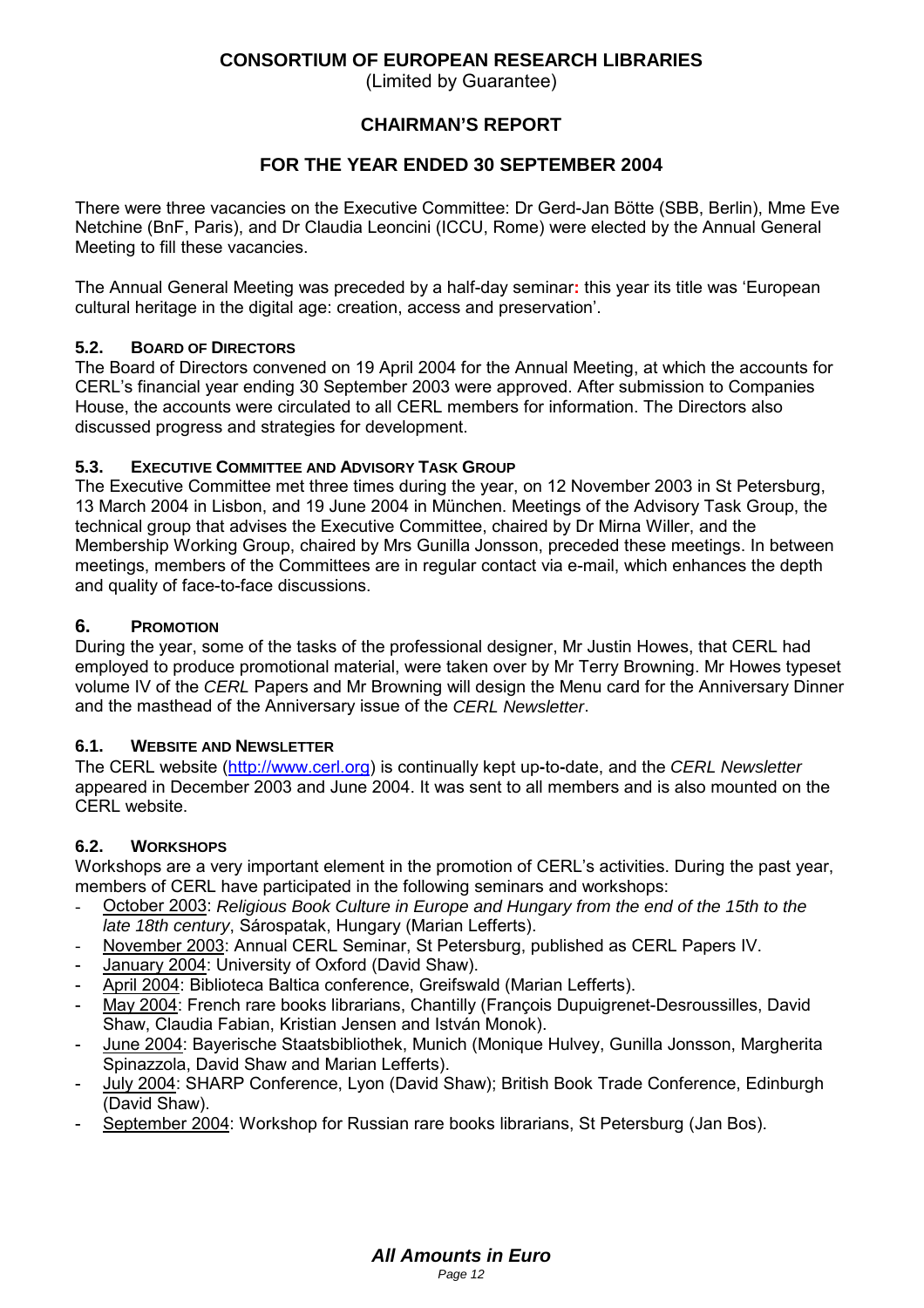(Limited by Guarantee)

### **CHAIRMAN'S REPORT**

## **FOR THE YEAR ENDED 30 SEPTEMBER 2004**

#### **APPENDIX I – FILES LOADED IN THE HPB DATABASE**

|                 |                                  | <b>Number of records</b>                  | <b>Cumulative total</b> | <b>ESTC</b> |
|-----------------|----------------------------------|-------------------------------------------|-------------------------|-------------|
|                 |                                  | 1997                                      |                         |             |
| 1               | <b>BSB Munchen</b>               | 526,920                                   |                         |             |
| $\overline{2}$  | KB Stockholm - SB17              | 48,946                                    |                         |             |
| 3               | <b>NUL Zagreb</b>                | 2,346                                     |                         |             |
| 4               | $ICCU - SBN(A)$                  | 45,307                                    |                         |             |
| 5               | <b>BnF Paris</b>                 | 27,935                                    |                         |             |
| $\overline{6}$  | <b>NL Scotland</b>               | 14,287                                    |                         |             |
|                 | Total                            | 665,741                                   | 665,741                 |             |
|                 |                                  | 1998                                      |                         |             |
| 7               | NUL Ljubljana                    | 18,837                                    |                         |             |
| 8               | KB The Hague - STCN              | 56,921                                    |                         |             |
| $\overline{9}$  | <b>BL</b> - K17                  | 24,725                                    |                         |             |
|                 | Total                            | 100,483                                   | 766,224                 |             |
|                 |                                  | 1999                                      |                         |             |
| 10              | BL-ISTC                          | 28,892                                    |                         |             |
| 11              | <b>BNE</b>                       | 11,054                                    |                         |             |
|                 | Update: ICCU/SBN(A)              | 15,472                                    |                         |             |
|                 | Total                            | 55,947                                    | 822,171                 |             |
|                 |                                  | 2000                                      |                         |             |
| 12              | Oxford - EPB project             | 44,555                                    |                         |             |
| $\overline{13}$ | KB Stockholm - SB16              | 6,021                                     |                         |             |
|                 | Total                            | 50,576                                    | 872,747                 | 461,562     |
|                 |                                  | 2001                                      |                         |             |
| 14              | NLR                              | 8,321                                     |                         |             |
| 15              | ULL                              | 38,613                                    |                         |             |
| 16              | <b>CLC</b>                       | 25,718                                    |                         |             |
|                 | Updates: ICCU/SBN(A)             | 79,571                                    |                         |             |
|                 | KB The Hague - STCN              | 44,913                                    |                         |             |
|                 | Total                            | 197,136                                   | 1,069,883               | 464,087     |
|                 |                                  | 2002                                      |                         |             |
| 17              | Warsaw UL                        | 1,866                                     |                         |             |
| 18              | SUB Göttingen                    | 157,317                                   |                         |             |
| $\overline{19}$ | Wellcome Institute               | 51,640                                    |                         |             |
|                 | <b>Updates: NLR</b>              | 1548                                      |                         |             |
|                 | <b>BNE</b>                       | 3503                                      |                         |             |
|                 | Total                            | 215,874                                   | 1,285,757               | 466,414     |
|                 |                                  | 2003                                      |                         |             |
| 20              | <b>VD16 Supplement (BSB)</b>     | 26,975                                    |                         |             |
| $\overline{21}$ | <b>UL Yale</b>                   | 270,744                                   |                         |             |
|                 | <b>Updates: Oxford Libraries</b> | 31,480                                    |                         |             |
|                 | Univ. of London Libs             | 6,596                                     |                         |             |
|                 | Total                            | 335,795                                   | 1,621,552               | 468,361     |
|                 |                                  | 2004                                      |                         |             |
| 22              | <b>NL Hungary</b>                | c. 13,000                                 | Delayed                 |             |
| 23              | <b>NL Wales</b>                  | 8,125                                     |                         |             |
|                 | <b>Updates: NLR</b>              | 10,610                                    |                         |             |
|                 | UL Warsaw                        | 1,072                                     |                         |             |
|                 | NL Croatia                       | 5,864                                     |                         |             |
|                 | Total                            | c. 38,700                                 | c. 1,660,252            | 468,450     |
|                 |                                  | Total HPB and ESTC combined: c. 2,128,702 |                         |             |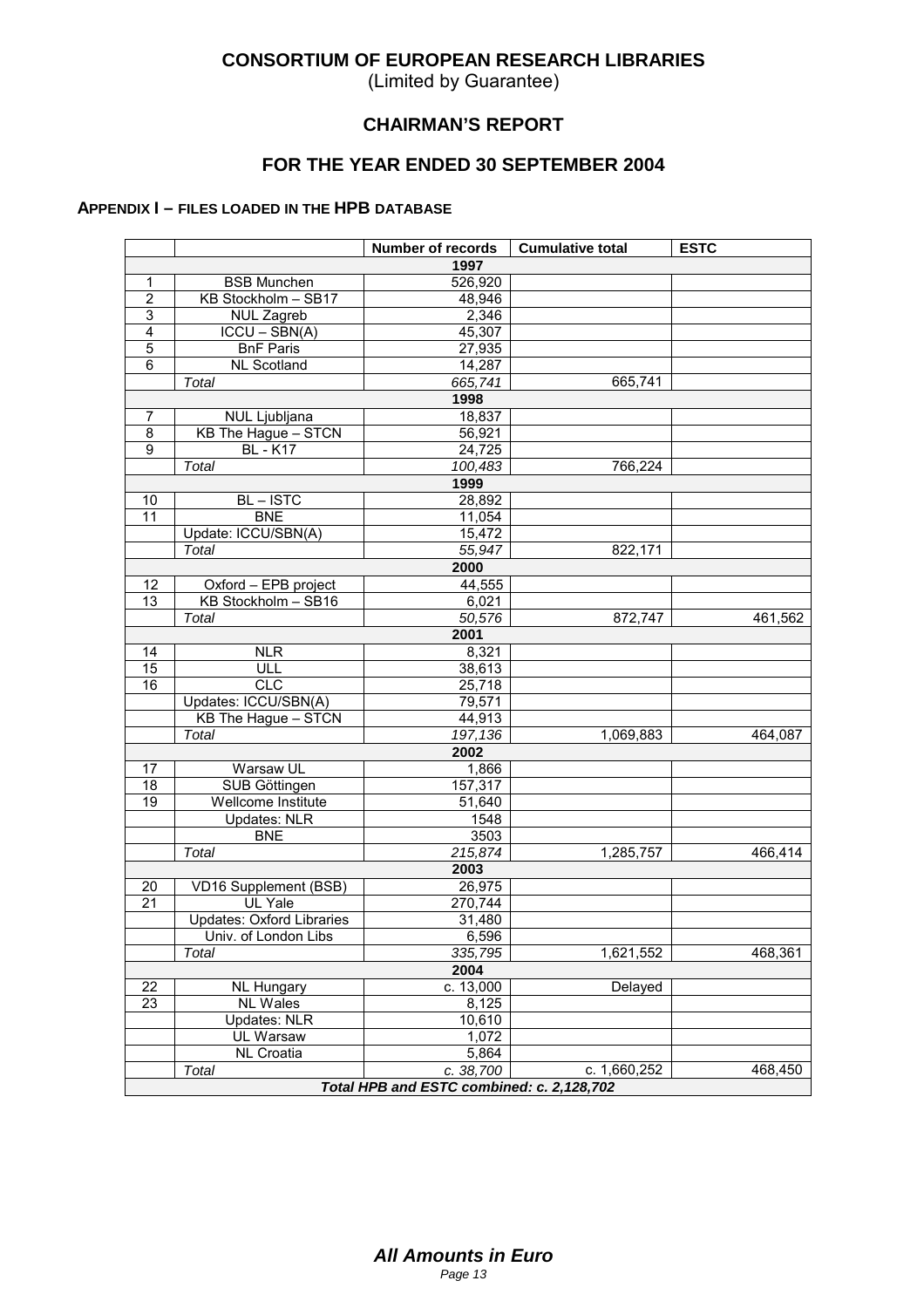(Limited by Guarantee)

#### **CHAIRMAN'S REPORT**

#### **FOR THE YEAR ENDED 30 SEPTEMBER 2004**

#### **APPENDIX II – CERL THESAURUS STATISTICS**

*Type of records*

|                            | Oct $2004$ <sup>1</sup> | Oct $2003^2$    |
|----------------------------|-------------------------|-----------------|
| Personal names (cnp)       | 573.762                 | 62,438          |
| Imprint names (cni)        | 13.812                  | 12.254          |
| Place names (cnl)          | 3.575                   | 3,560           |
| Source of references (caf) | 568                     | 15 <sup>1</sup> |
| Corporate names (cnc)      |                         |                 |
| Total number of records    | 591,718                 | 78,269          |

#### *Origin of records*

|           |                                | total   | cnp     | Cni            | cnl   | caf             |
|-----------|--------------------------------|---------|---------|----------------|-------|-----------------|
| DE        | <b>BSB München</b>             | 2,617   |         |                | 2,617 |                 |
| DE        | <b>PND</b>                     | 495,782 | 495,782 |                |       |                 |
| DE        | VD 16                          | 13,245  | 12,811  | 434            |       |                 |
| <b>FR</b> | <b>BNF Paris</b>               | 5,418   |         | 5,418          |       |                 |
| <b>GB</b> | <b>ESTC</b>                    | 50,040  |         |                |       |                 |
| GB        | <b>ESTC Abbrev</b>             | 553     |         |                |       | 553             |
| <b>HR</b> | NL Zagreb                      | 768     |         | 768            |       |                 |
| <b>NL</b> | <b>STCN</b>                    | 31,007  | 23,678  | 7,329          |       |                 |
|           | unknown (BSB)                  | 150     |         |                | 150   |                 |
|           | manually inserted <sup>3</sup> | 909     | 14      | $\overline{4}$ | 875   | 15 <sub>1</sub> |

*Manually edited records*

|                                | total           | cnp   | cni | cnl   | caf     | cnc |
|--------------------------------|-----------------|-------|-----|-------|---------|-----|
| total<br>l in                  | 12.715          | 9.075 | 88  | 3.536 | 15<br>◡ |     |
| Oct 2004<br>$\cdot$ Oct 2003 - | 331<br>. . JJ I | 9.074 | 85  | 0474  |         |     |

*Content of the Thesaurus*

*Name Forms*

|                                                             | cnp     | cni    | cnl    | cnc |
|-------------------------------------------------------------|---------|--------|--------|-----|
| Standard Forms (non-fictional)                              | 339,468 | 13,816 | 3.214  |     |
| Standard Forms (fictional)                                  | 6,671   |        | 207    | Ü   |
| Standard Forms (uncertain) <sup>4</sup>                     | 260,909 |        | 127    | 0   |
| Standard Forms (used for more than one entity) <sup>4</sup> | 39      |        | 63     | 0   |
| Standard Forms in total                                     | 607,087 | 13,817 | 3,611  |     |
|                                                             |         |        |        |     |
| Variant Forms (non-fictional)                               | 764.394 | 9,760  | 22.245 |     |
| Variant Forms (fictional)                                   | 9.279   |        | 898    | 0   |
| Variant Forms in total                                      | 773,673 | 9.760  | 23,143 |     |

*Source of references*

| riles .       |  |
|---------------|--|
| Abbreviations |  |

 $\overline{a}$ 

<sup>1</sup> Unless otherwise indicated, all figures represent the state of the Thesaurus on 26 Oct 2004.

<sup>2</sup> On 29 Oct 2003.

<sup>3</sup> Plus one manually inserted record for a corporate body.

<sup>4</sup> For an exact definition, please refer to the format description on the ATG Website.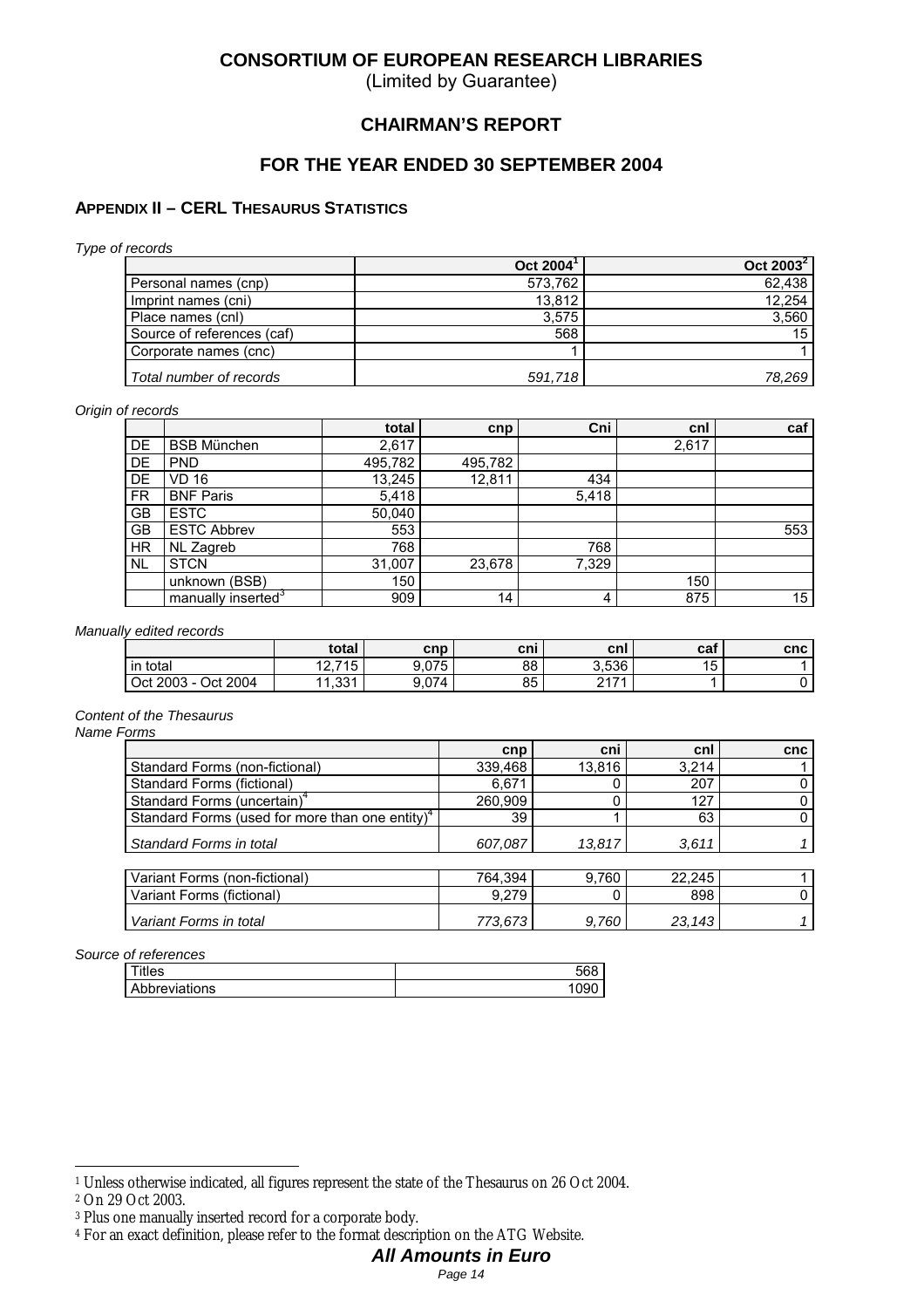(Limited by Guarantee)

### **CHAIRMAN'S REPORT**

## **FOR THE YEAR ENDED 30 SEPTEMBER 2004**

*Other Information*

| Source references ('Found in')             | 294.594 |
|--------------------------------------------|---------|
| Imprint sources                            | 422,435 |
| General notes                              | 331.689 |
| Biographical dates / Dates of activity     | 261,467 |
| Activity notes                             | 164.685 |
| Geographical notes                         | 80.973  |
| Related imprint names                      | 5       |
| Related corporate names                    |         |
| Place of activity notes                    | 22.452  |
| Online resources (Hyperlinks) <sup>5</sup> | 43.161  |

*File uploads since November 2003*

|                                         | no. of records | type of records |
|-----------------------------------------|----------------|-----------------|
| 1   VD 16, personal names (BSB München) | 12,862         | cnp             |
| 2   VD 16, printer (BSB München)        | 435            | cni             |
| 3 Saur 2 (BSB München)                  | 3.448          | cnl             |
| 4   PND (basic file)                    | 440.717        | cnp             |
| 5 ESTC abbreviations                    | 533            | caf             |

#### *Regular PND update 03/45 - 04/41*

| New records     | 60.304 |
|-----------------|--------|
| Updated records | 43.656 |
| Deleted records |        |

*De-duplicating (since July 2004)*

| Merged records in total                            | 17.612  |
|----------------------------------------------------|---------|
| Records manually edited for de-duping <sup>o</sup> | 9.028   |
| References to probably duplicate                   | 119.792 |
| records                                            |         |
| Possibly duplicate records                         | 60.140  |

*File uploads in preparation*

|                                           | no. of records | type of records |
|-------------------------------------------|----------------|-----------------|
| Edit16 printer records                    | 2801           | cni             |
| 2 Edit16 abbreviations of reference works | 295            | caf             |
| Imprint sources (BNF)                     | 1536           | caf             |
| UL Warsaw personal names records          | 299            | cnp             |
| 5 UL Warsaw corporate names records       |                | cnc             |
| 6   ESTC corporate names records          | 3616           | cnc             |
| Place names (NL Croatia)                  | 181            | cnl             |

Statistics provided by A. Jahnke (DCG) 27 October 2004

> Dr A Matheson Chairman

 $\overline{a}$ 

<sup>5 43,152</sup> links to sample records in the STCN database are currently deactivated.

<sup>6</sup> This is the work of Frau Klier, BSB München.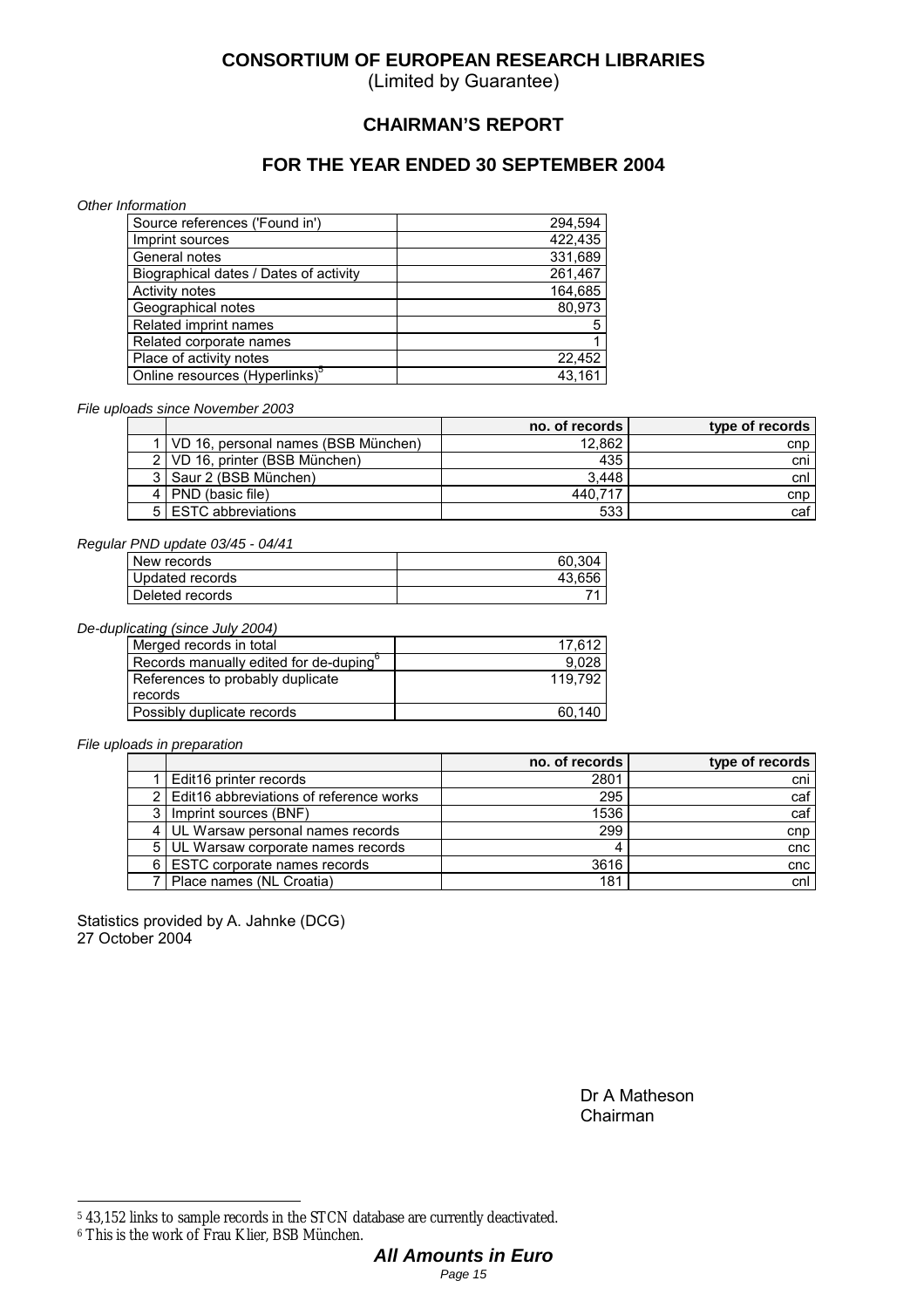# **DIRECTORS' REPORT**

# **FOR THE YEAR ENDED 30 SEPTEMBER 2004**

The directors submit their report together with the financial statements for the year ended 30 September 2004.

#### **Principal Activities and Review of the Consortium**

The Consortium of European Research Libraries continued its development programme and consolidated its organisational structure.

The Consortium's primary objective is to establish a database for all European printing of the Hand Press period, according to the principles set out by the participating members. Files are provided by the participating libraries, and after evaluation by Project Management are loaded by the Research Libraries Group, Inc. which is contracted as database provider. The Consortium's activities are concentrated on achieving this objective.

The directors are satisfied with the results for the year and the state of affairs of the Consortium at the balance sheet date.

#### **Statement of Directors' Responsibilities**

Company law requires the directors to prepare financial statements for each financial year which give a true and fair view of the state of affairs of the company and of the surplus or deficit of the company for the year.

In preparing those financial statements, the directors are required to:

- -select suitable accounting policies and then apply them consistently;
- -make judgements and estimates that are reasonable and prudent;
- -state whether applicable accounting standards have been followed, subject to any material departures disclosed and explained in the financial statements;
- -prepare the financial statements on the going concern basis unless it is inappropriate to presume that the company will continue in business.

The directors are responsible for keeping proper accounting records which disclose with reasonable accuracy at any time the financial position of the company and to enable them to ensure that the financial statements comply with the Companies Act 1985. They are also responsible for safeguarding the assets of the company and hence taking reasonable steps for the prevention and detection of fraud and other irregularities.

This report was approved by the board on and signed on and signed on its behalf

Dr Ann Matheson Director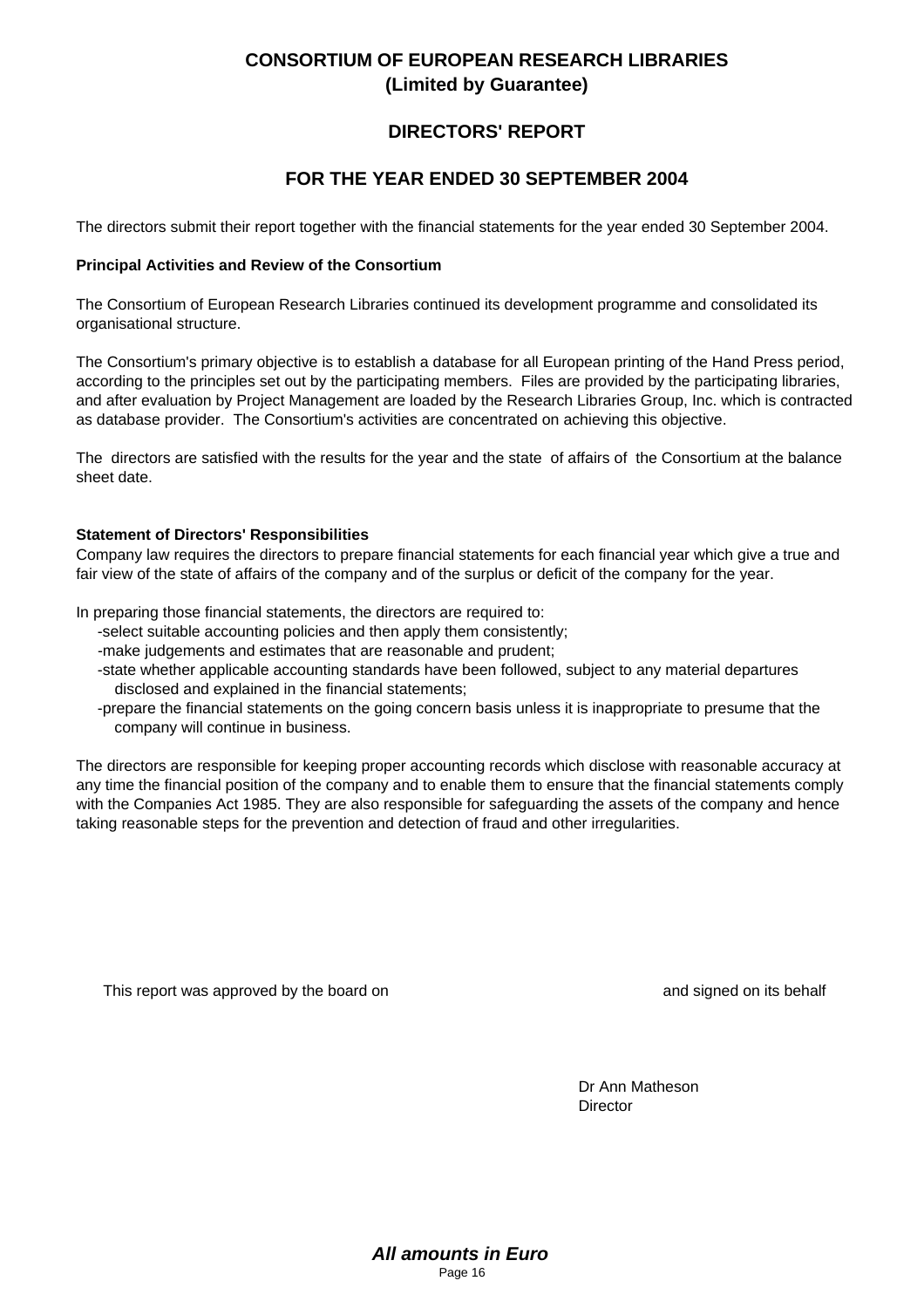## **CHARTERED ACCOUNTANTS' REPORT TO THE BOARD OF DIRECTORS**

### **ON THE UNAUDITED FINANCIAL STATEMENTS OF**

## **CONSORTIUM OF EUROPEAN RESEARCH LIBRARIES (Limited by Guarantee)**

In accordance with the engagement letter dated 30 September 2004, and in order to assist you to fulfil your duties under the Companies Act 1985, we have compiled the financial statements of the company which comprise the Income and Expenditure Account and Balance Sheet and the related notes from the accounting records and information and explanations you have given to us.

This report is made to the Company's Board of Directors, as a body, in accordance with the terms of our engagement. Our work has been undertaken so that we might compile the financial statements that we have been engaged to compile, report to the Company's Board of Directors that we have done so, and state those matters that we have agreed to state to them in this report and for no other purpose. To the fullest extent permitted by law, we do not accept or assume responsibility to anyone other than the Company and the Company's Board of Directors, as a body, for our work or for this report.

We have carried out this engagement in accordance wiht technical guidance issued by the Institute of Chartered Accountants in England and Wales and have complied with the ethical guidance laid down by the Institute relating to members undetaking the compilation of financial statements.

You have acknowledged on the balance sheet your duty to ensure that the company has kept proper accounting records and to prepare financial statements for the year ended 30 September 2004 that give a true and fair view under the Companies Act 1985. You consider that the company is exempt from the

We have not been instructed to carry out an audit of the financial statements. For this reason, we have not verified the accuracy or completeness of the accounting records or information and explanations you have given to us and we do not, therefore, espress any opinion on the accounts.

**Fisher Ng Ltd** Chartered Accountants 2 Kings Road London Colney **Herts** AL2 1EN

. . . . . . . . . . . . **Date**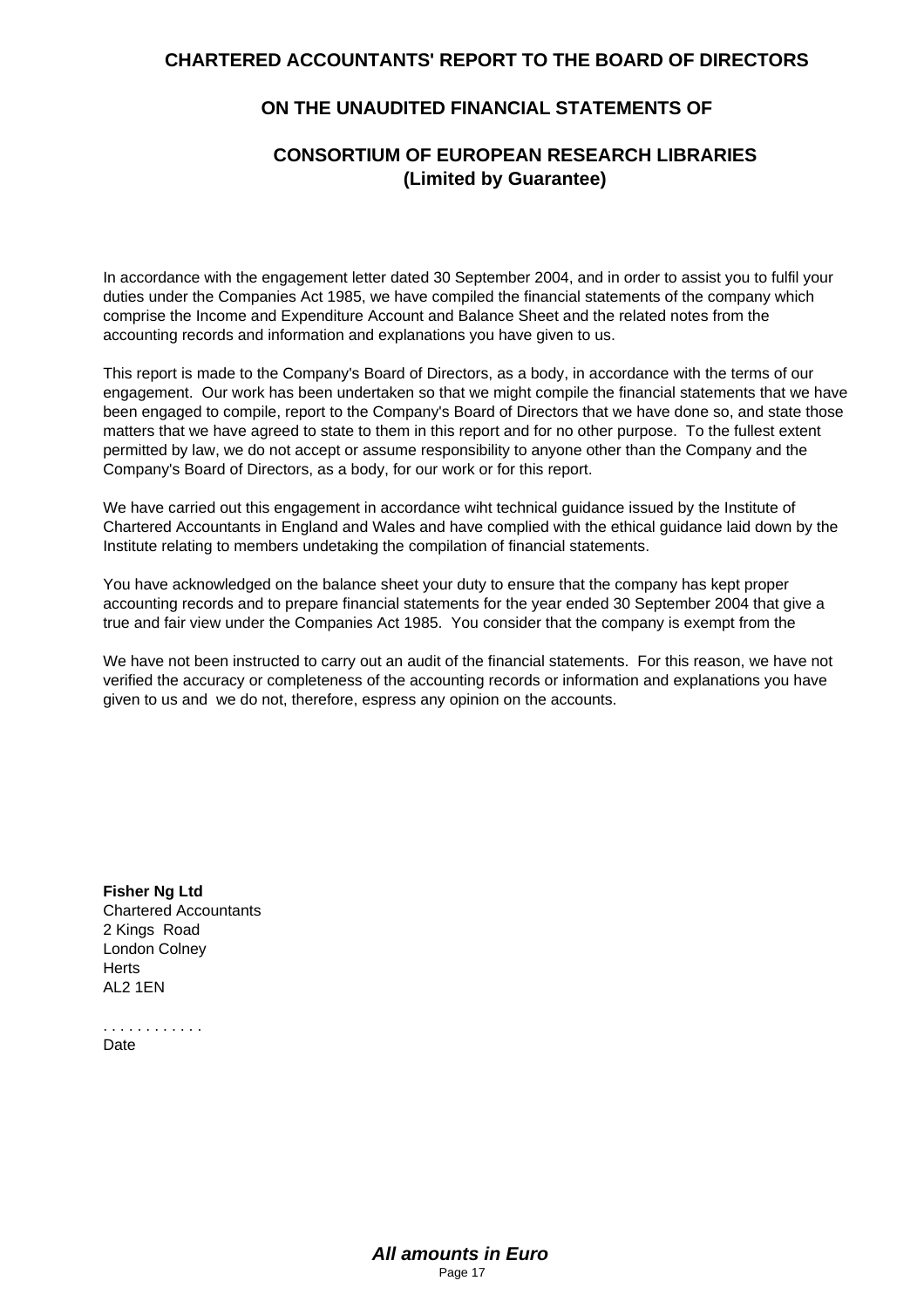## **INCOME AND EXPENDITURE ACCOUNT**

## **FOR THE YEAR ENDED 30 SEPTEMBER 2004**

|                                                   | <b>Notes</b> | 2004<br>€        | 2003<br>€        |
|---------------------------------------------------|--------------|------------------|------------------|
| <b>TURNOVER</b>                                   | 1(b)         | 37,612           | 44,857           |
| <b>COST OF SALES</b>                              |              | 11,324           | 16,436           |
|                                                   |              | 26,288           | 28,421           |
| <b>DATABASE DEVELOPMENT COST</b>                  | 1(c)         | 201,772          | 107,768          |
| <b>ADMINISTRATION COST</b>                        |              | 201,674          | 177,663          |
|                                                   |              | (377, 159)       | (257, 010)       |
| <b>SUNDRY INCOME</b><br><b>Interest Received</b>  |              | 13,400           | 10,855           |
| <b>RESULT FOR THE YEAR</b>                        |              | (363, 758)       | (246, 155)       |
| Released from Database development Fund           | 8            | 363,758          | 246, 155         |
| (Deficit) for the year                            | 3            | $\mathbf 0$      | $\pmb{0}$        |
| Excess of Expenditure over Income brought forward |              | $\mathbf 0$      | $\mathbf 0$      |
| Excess of Expenditure over Income carried forward |              | $\mathbf 0$<br>€ | €<br>$\mathbf 0$ |

The notes on pages 20 to 21 form part of these financial statements.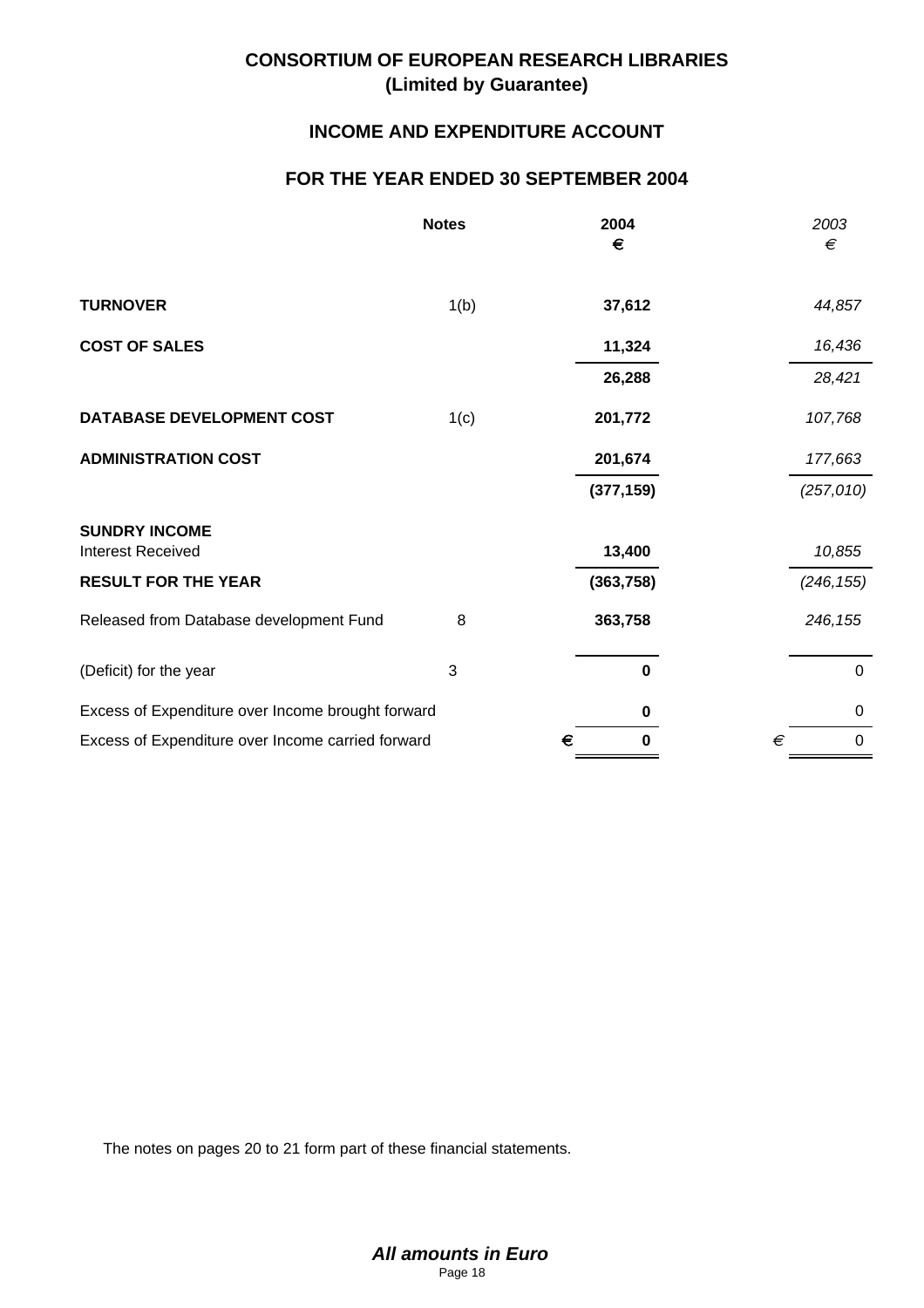## **BALANCE SHEET**

## **AS AT 30 SEPTEMBER 2004**

|                                              | <b>Notes</b> | 2004              |   | 2003    |                   |   |         |
|----------------------------------------------|--------------|-------------------|---|---------|-------------------|---|---------|
|                                              |              | €                 |   | €       | €                 |   | €       |
| <b>CURRENT ASSETS</b>                        | 5            |                   |   |         |                   |   |         |
| Debtors<br>Cash in hand & at Bank            |              | 74,190<br>483,867 |   |         | 65,613<br>516,935 |   |         |
|                                              |              | 558,057           |   |         | 582,548           |   |         |
| <b>LESS CREDITORS: amounts falling due</b>   | 6            | 98,391            |   |         |                   |   |         |
| within one year<br><b>NET CURRENT ASSETS</b> |              |                   |   | 459,667 | 63,248            |   | 519,300 |
| TOTAL ASSETS LESS CURRENT LIABILITIES        |              |                   | € | 459,667 |                   | € | 519,300 |
|                                              |              |                   |   |         |                   |   |         |
| <b>CAPITAL AND RESERVES</b>                  |              |                   |   |         |                   |   |         |
| <b>Restricted Reserve</b>                    | 7            |                   |   | 73,000  |                   |   | 71,500  |
| <b>Capital Reserve</b>                       | 8            |                   |   | 386,667 |                   |   | 447,800 |
| <b>Members Funds</b>                         | 9            |                   | € | 459,667 |                   | € | 519,300 |

For the financial year ended 30th September 2004, the company was entitled to exemption from audit under Section 249A(1) Companies Act 1985.

No notice has been deposited under Section 249B(2) Companies Act 1985.

The Directors acknowledge their responsibilities for:

ensuring that the company keeps accounting records which comply with Section 221 of the Companies Act 1985,

and preparing accounts which give a true and fair view of the state of the affairs of the compani as at the end of the financial year and of its results for the financial year in accordance with the requirements of Section 226 of the Companies Act 1985, and which otherwise comply with the requirements of this Act relating to accounts, so far as applicable to the company.

These accounts were approved by the Board on and signed on and signed on its behalf.

Dr Ann Matheson **Director** 

The notes on pages 20 to 21 form part of these financial statements.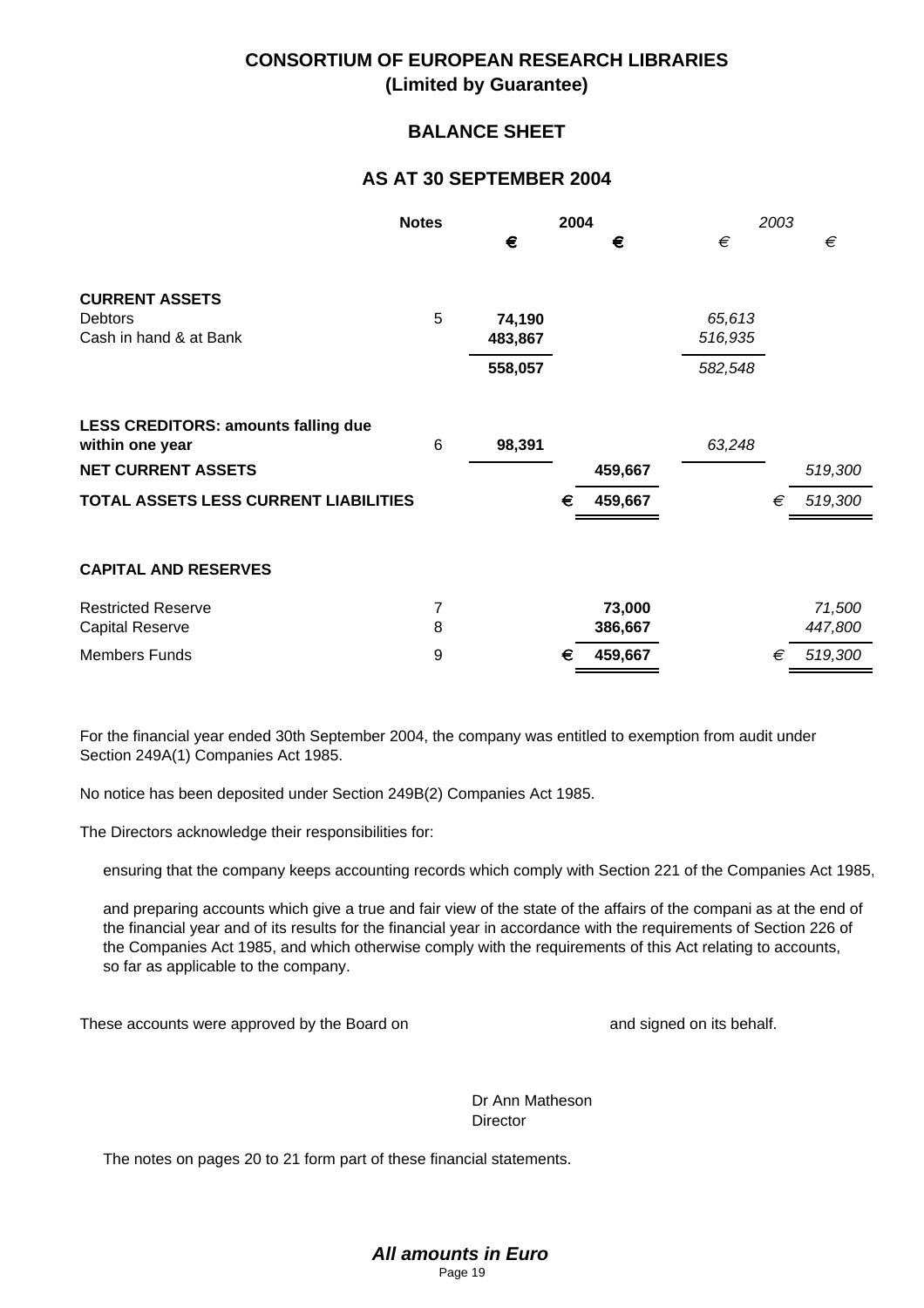# **NOTES TO THE ACCOUNTS**

## **FOR THE YEAR ENDED 30 SEPTEMBER 2004**

#### **1. ACCOUNTING POLICIES**

(a) Accounting Convention

 The accounts have been prepared under the historic cost convention, and in accordance with applicable accounting standards.

(b) Turnover

 Turnover represents the amount invoiced in the normal course of business for services provided, excluding Value Added Tax.

(c) Membership Subscriptions

 Membership subscriptions are levied on participating European Libraries. Subscriptions are credited to the Database Development Fund Reserve. Funds are released from this Reserve to the Income and Expenditure Account whenever database development costs are incurred.

(d) Currency Translation

Assets and liabilities in other currencies are translated into  $E$  at the rates of exchanges ruling on the balance sheet date. Transactions in other currencies are recorded at the rate ruling at the date of the transaction.

(e) 1985 Companies Act

 The prescribed profit and loss account formats required by schedule 4, part1, of the 1985 Companies Act have not been adhered to in disclosure of the financial statements of the Consortium for the year ended 30 September 2004. It is the opinion of the directors that strict adherence to these formats would be misleading to the membership of the Consortium, and prevent the financial statements from showing a true and fair view as required by Section 228(2) of the 1985 Companies Act.

(f) Cash Flow Statement

 The Consortium had taken advantage of the exemption in the Financial Reporting Standard No. 1 from producing a cash flow statement on the grounds that it is a small company.

(g) Reserves

 The Datebase Development Fund has been renamed Capital Reserve. The Restricted Reserve consists of a sum sufficient to meet staff, accommodation and other contractual expenditure in the unlikely event of the Consortium becoming financially insolvent.

#### **2. TURNOVER**

The turnover and deficit (2003 - deficit) are attributable to the principal activity of the company.

| 3. OPERATING (DEFICIT)/SURPLUS<br>This is stated after charging:<br>Directors' remuneration<br>Auditor's remuneration | 2004<br>€<br>O |   | 2003<br>€<br>0<br>Ω |
|-----------------------------------------------------------------------------------------------------------------------|----------------|---|---------------------|
|                                                                                                                       |                |   |                     |
| <b>4. STAFF COSTS</b>                                                                                                 | 2004           |   | 2003                |
| Staff costs were as follows:                                                                                          | €              |   | €                   |
| <b>Executive Manager</b>                                                                                              | 67,819         |   | 67,140              |
| Executive Assistant                                                                                                   | 41,423         |   | 39,048              |
| <b>Company Secretarial Services</b>                                                                                   | 21,929         |   | 22,145              |
|                                                                                                                       | 131,171<br>€   | € | 128,333             |
| The average weekly number of staff during the period was made up as follows:                                          |                |   |                     |
|                                                                                                                       | No.            |   | No.                 |
| <b>Project Management</b>                                                                                             | 1.5            |   | 1.5                 |
| Administration                                                                                                        | 1.0            |   | 1.0                 |
|                                                                                                                       | 2.5            |   | 2.5                 |
|                                                                                                                       |                |   |                     |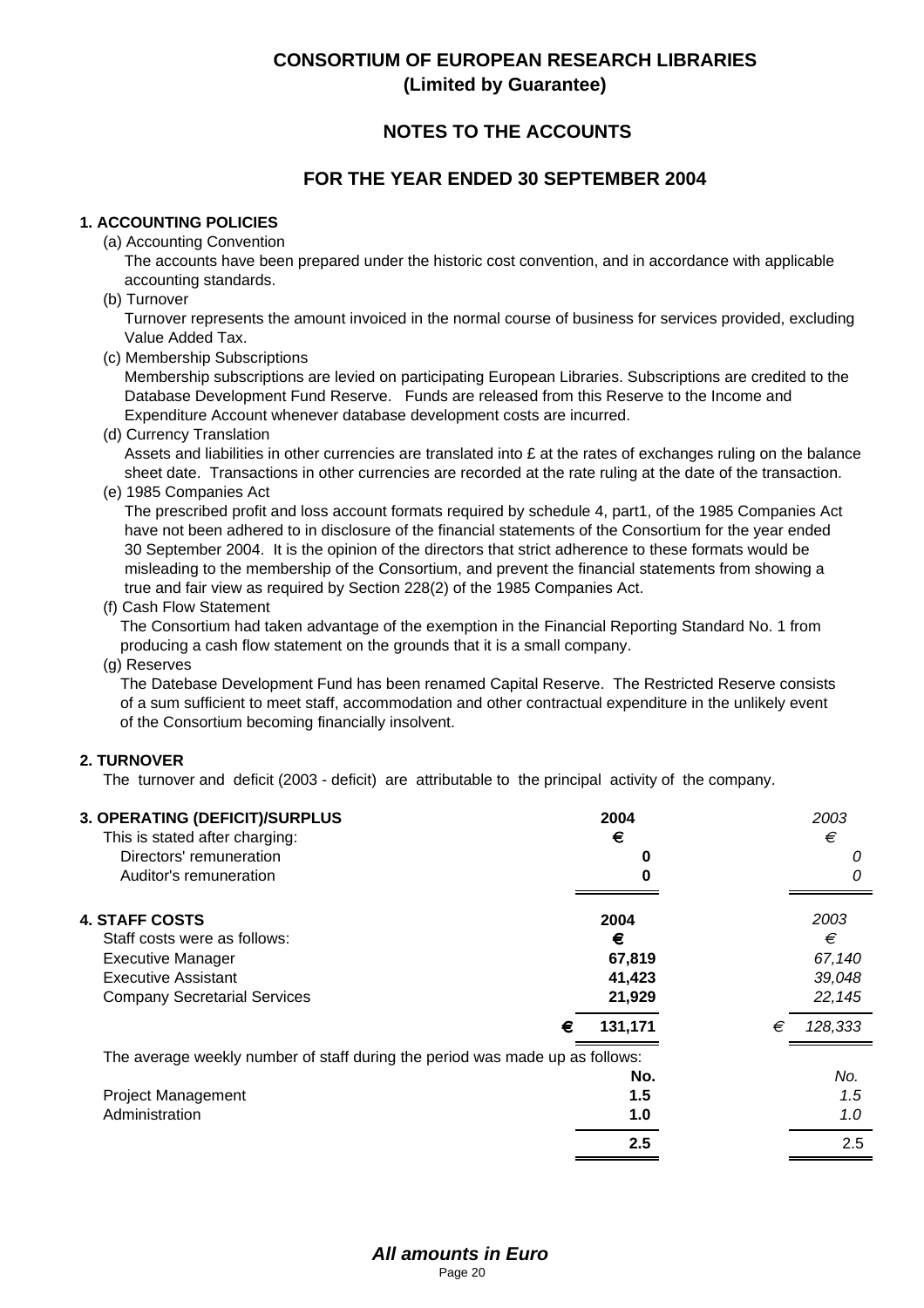# **NOTES TO THE ACCOUNTS**

# **FOR THE YEAR ENDED 30 SEPTEMBER 2004**

| <b>5. DEBTORS</b><br><b>Trade Debtors</b><br>Subscription debtors                                                                                                                                                                                                       | 2004<br>€<br>10,522<br>21,304                                               | 2003<br>€<br>17,057<br>1,566                                                                        |
|-------------------------------------------------------------------------------------------------------------------------------------------------------------------------------------------------------------------------------------------------------------------------|-----------------------------------------------------------------------------|-----------------------------------------------------------------------------------------------------|
| Sundry debtors & prepayments                                                                                                                                                                                                                                            | 42,364<br>74,190<br>€                                                       | 46,990<br>65,613<br>$\in$                                                                           |
| 6. CREDITORS: AMOUNTS FALLING DUE WITHIN ONE YEAR<br>Research Libraries Group<br>Deferred Income                                                                                                                                                                        | 2004<br>€<br>0                                                              | 2003<br>€<br>0<br>13,276                                                                            |
| Accruals                                                                                                                                                                                                                                                                | 98,391<br>98,391<br>€                                                       | 49,972<br>€<br>63,248                                                                               |
| 7. RESTRICTED RESERVE<br>Restricted Reserve brought forward<br><b>Transfer from Capital Reserve</b><br><b>Currency Translation Adjustment</b>                                                                                                                           | 2004<br>€<br>71,500<br>0<br>1,500<br>73,000<br>€                            | 2003<br>€<br>79,500<br>0<br>(8,000)<br>71,500<br>€                                                  |
| <b>8. CAPITAL RESERVE</b><br>Capital brought forward<br><b>Membership Subscriptions</b><br>306,610<br>Less: Search Fees<br>13,768<br>Less: Transfer to Restricted Reserve<br>Less: Released to Income and Expenditure Account<br><b>Currency Translation Adjustment</b> | 2004<br>€<br>447,800<br>292,842<br>0<br>(363, 758)<br>9,783<br>386,667<br>€ | 2003<br>€<br>431,394<br>322,863<br>14,299<br>308,564<br>0<br>(246, 155)<br>(46,003)<br>447,800<br>€ |
| 9. RECONCILIATION OF MEMBERS FUNDS<br>Deficiency for the year<br><b>Membership Subscriptions</b><br><b>Translation adjustment</b><br>Opening members' funds<br>Closing members' funds                                                                                   | 2004<br>€<br>(363, 758)<br>292,842<br>11,283<br>519,300<br>459,667<br>€     | 2003<br>€<br>(246, 155)<br>308,564<br>(54,003)<br>510,894<br>519,300<br>€                           |